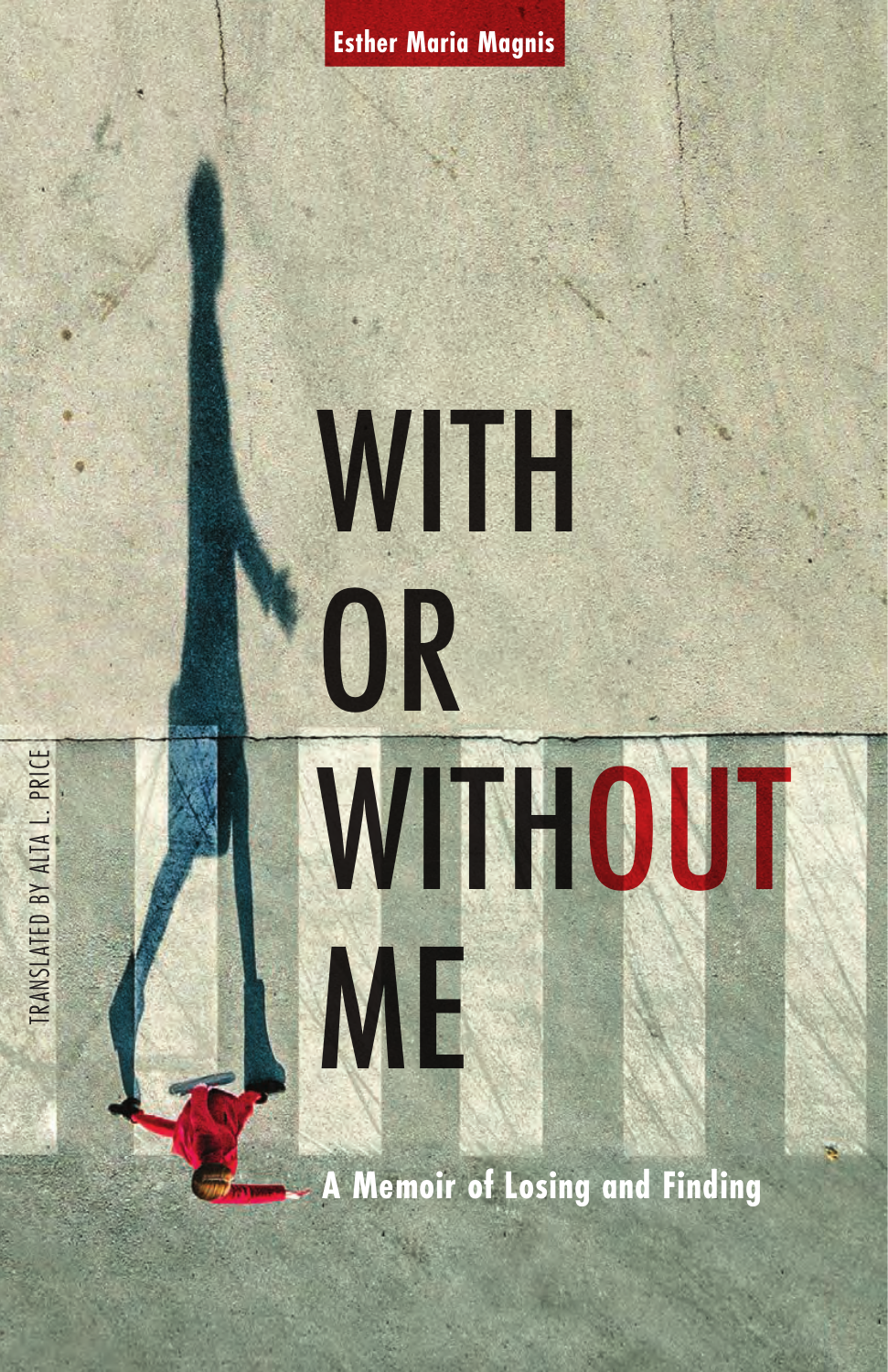### WITH OR WITHOUT ME

This is a preview. Get the entire book here.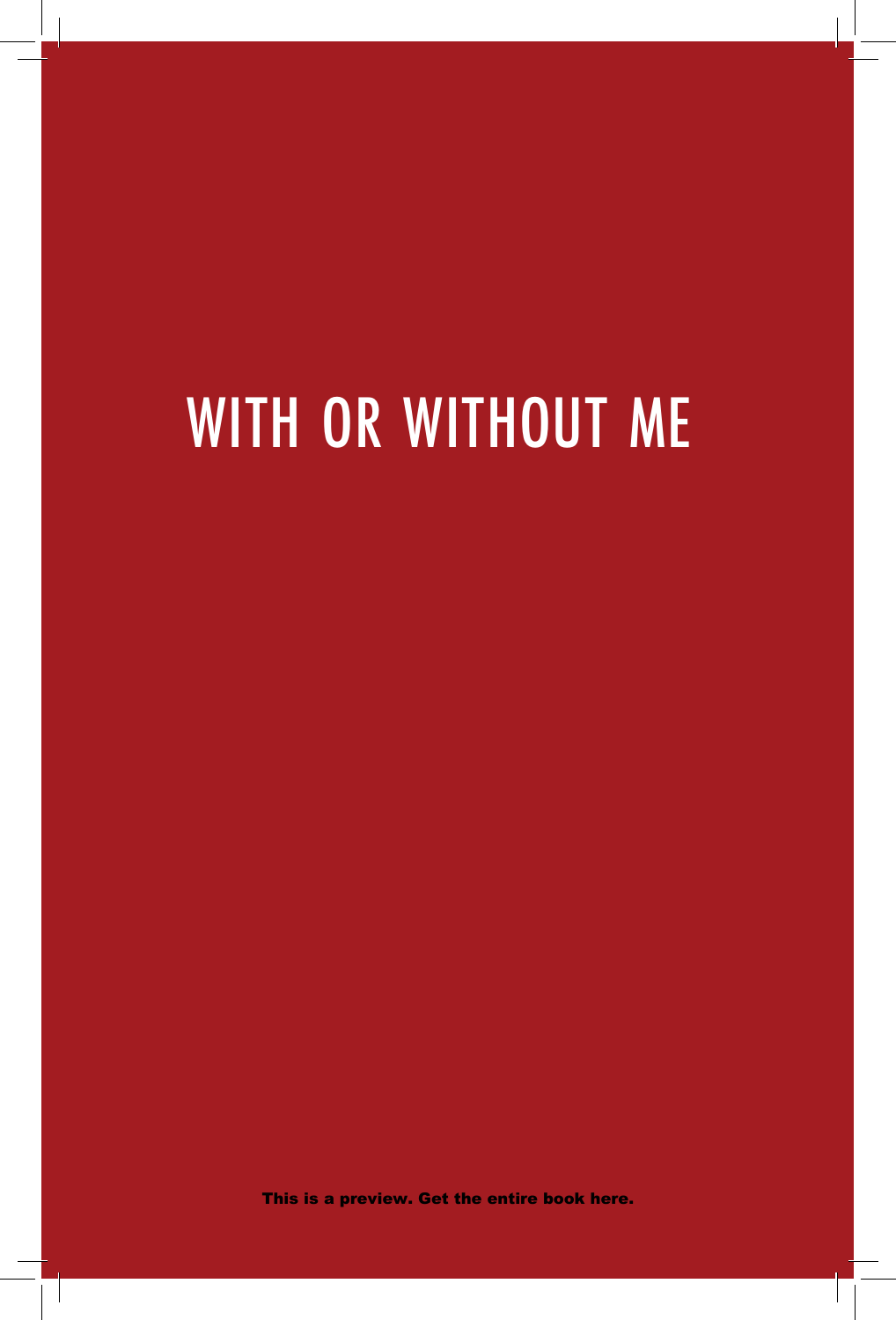#### **Esther Maria Magnis**

TRANSLATED BY ALTA L. PRICE

## WITH OR **WITHOUT** ME

### **A Memoir of Losing and Finding**

Plough

This is a preview. Get the entire book here.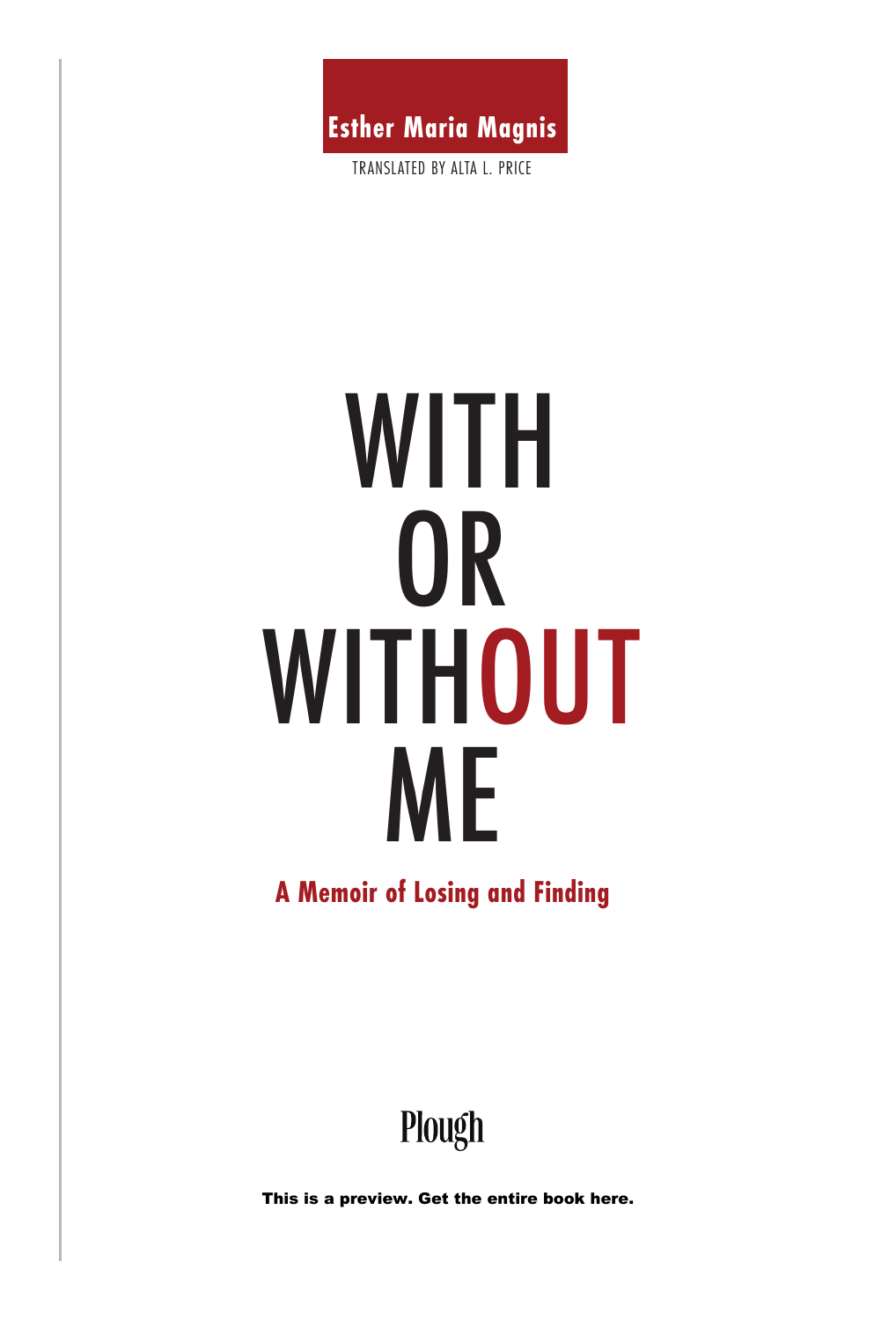Published by Plough Publishing House Walden, New York Robertsbridge, England Elsmore, Australia www.plough.com

Plough produces books, a quarterly magazine, and Plough.com to encourage people and help them put their faith into action. We believe Jesus can transform the world and that his teachings and example apply to all aspects of life. At the same time, we seek common ground with all people regardless of creed.

Plough is the publishing house of the Bruderhof, an international community of families and singles seeking to follow Jesus together. Members of the Bruderhof are committed to a way of radical discipleship in the spirit of the Sermon on the Mount. Inspired by the first church in Jerusalem (Acts 2 and 4), they renounce private property and share everything in common in a life of nonviolence, justice, and service to neighbors near and far. To learn more about the Bruderhof's faith, history, and daily life, see Bruderhof.com. (Views expressed by Plough authors are their own and do not necessarily reflect the position of the Bruderhof.)

> Copyright © 2022 by Plough Publishing House All rights reserved.

> > ISBN: 978-1-63608-026-0 26 25 24 23 22 1 2 3 4 5 6 7 8

Front cover image by Sanjeri/iStock.com. Author photo by Hank Visscher.

Originally published under the German title *Gott braucht dich nicht.* Copyright ©2012 by Rowohlt Verlag GmbH, Reinbek bei Hamburg. English translation copyright © 2022 by Alta L. Price.

A catalog record for this book is available from the British Library. Library of Congress Cataloging-in-Publication Data

Names: Magnis, Esther Maria, author. | Price, Alta L., translator.

Title: With or without me : a memoir of losing and finding / Esther Maria Magnis ; translated by Alta L. Price.

Other titles: Gott braucht dich nicht. English

Description: Walden, New York : Plough Publishing House, 2022. | Summary: "Where is God when your loved ones get cancer? With or Without Me is an unsparing and eloquent critique of religion. Yet Esther Maria Magnis's frustration is merely the beginning of a tortuous journey toward faith. Esther Maria Magnis knows believing in God is anything but easy, because he allows people to suffer"-- Provided by publisher.

Identifiers: LCCN 2021043191 (print) | LCCN 2021043192 (ebook) | ISBN 9781636080260 (paperback) | ISBN 9781636080277 (ebook)

Subjects: LCSH: Magnis, Esther Maria. | Christian biography--Germany.

Classication: LCC BR1725.M216 A3 2022 (print) | LCC BR1725.M216 (ebook)

| DDC 274.3/083092 [B]--dc23/eng/20211020

LC record available at https://lccn.loc.gov/2021043191

LC ebook record available at https://lccn.loc.gov/2021043192

Printed in the United States of America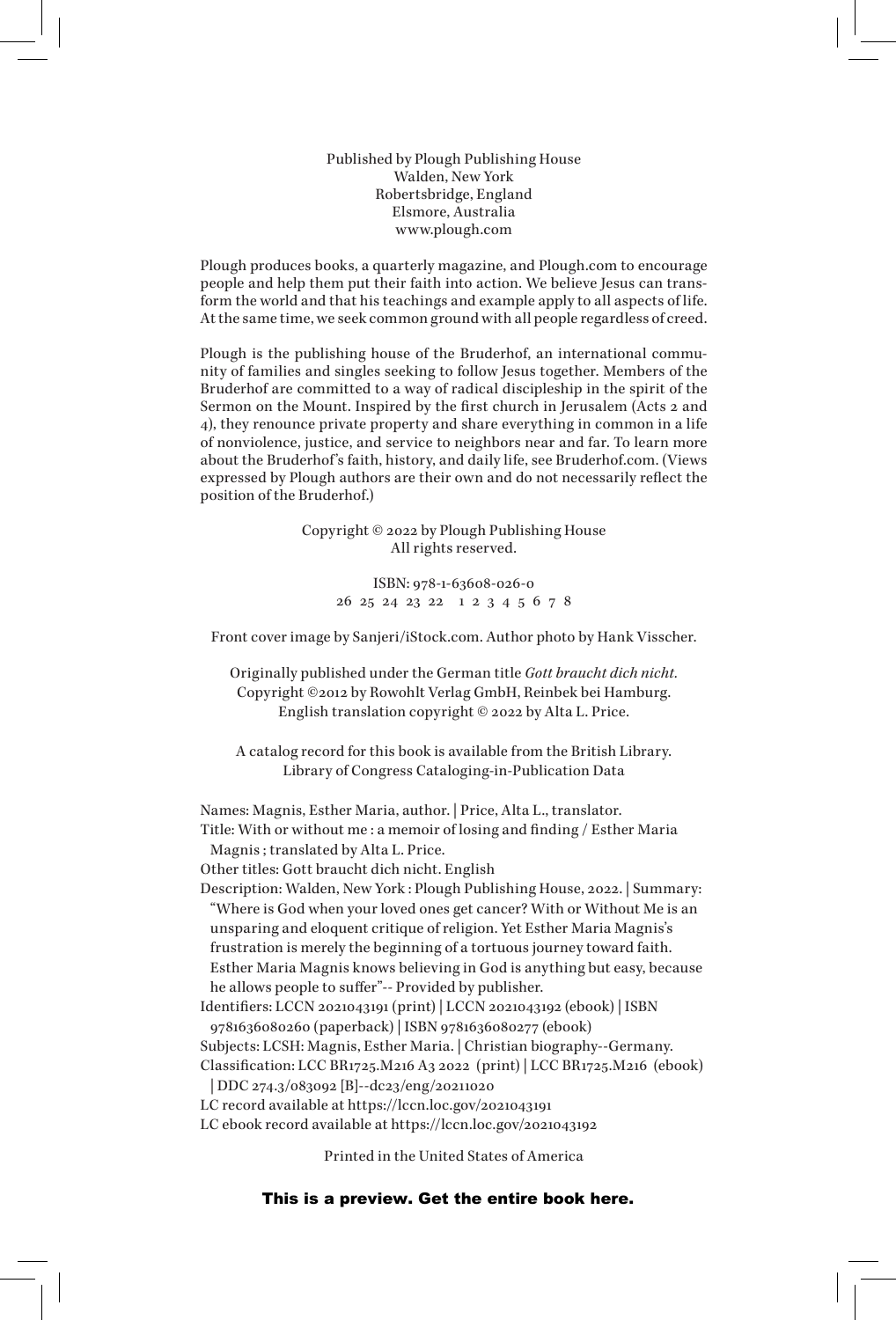"The Nothing is spreading," groaned the first. "It's growing and *growing, there's more of it every day, if it's possible to speak of more nothing. All the others fled from Howling Forest in time, but we didn't want to leave our home. The Nothing caught us in our sleep and this is what it did to us."*

*"Is it very painful?" Atreyu asked.* 

*"No," said the second bark troll, the one with the hole in his chest. "You don't feel a thing. There's just something missing. And once it gets hold of you, something more is missing every day. Soon there won't be anything left of us."*

— Michael Ende, *The Neverending Story*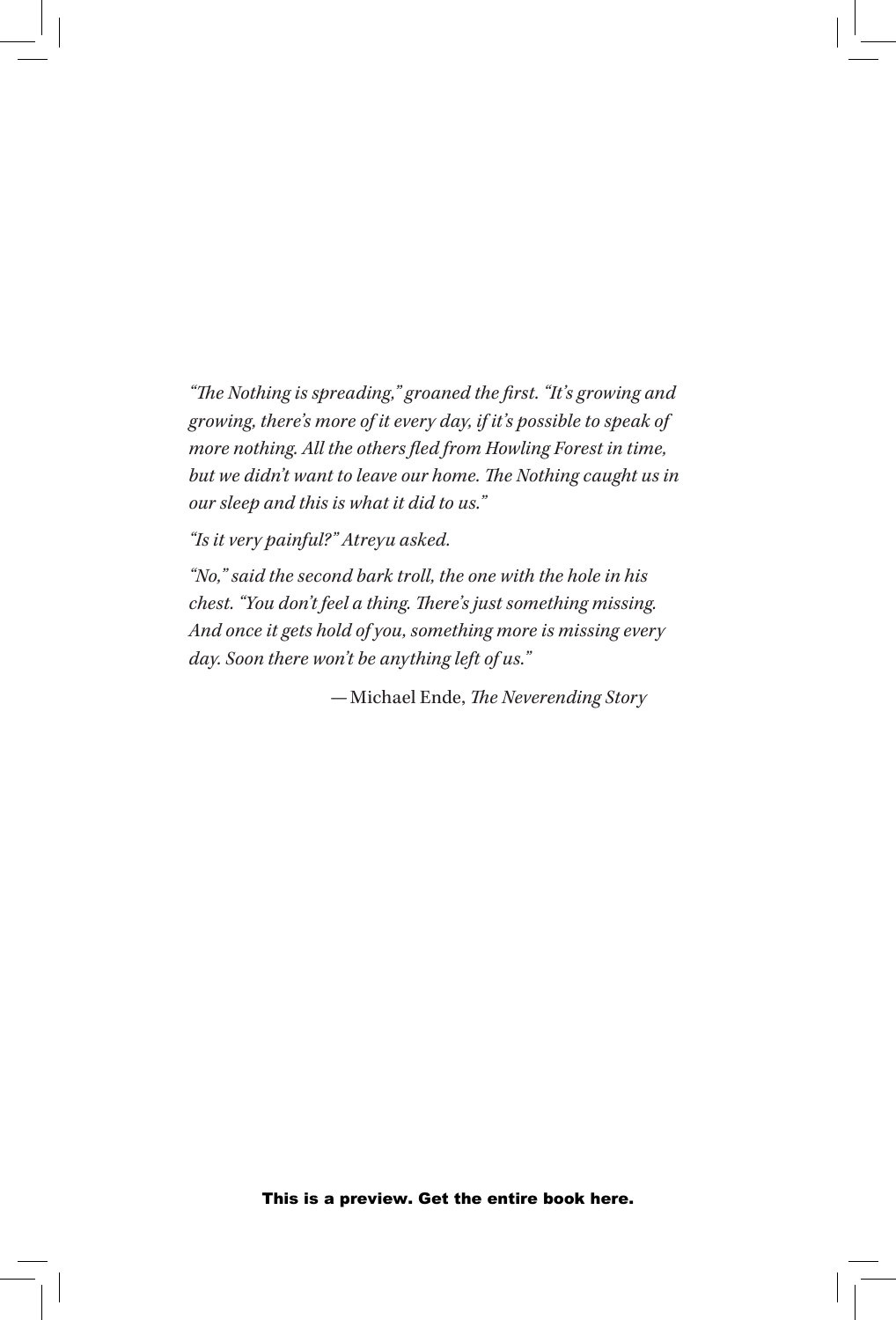

This is a preview. Get the entire book here.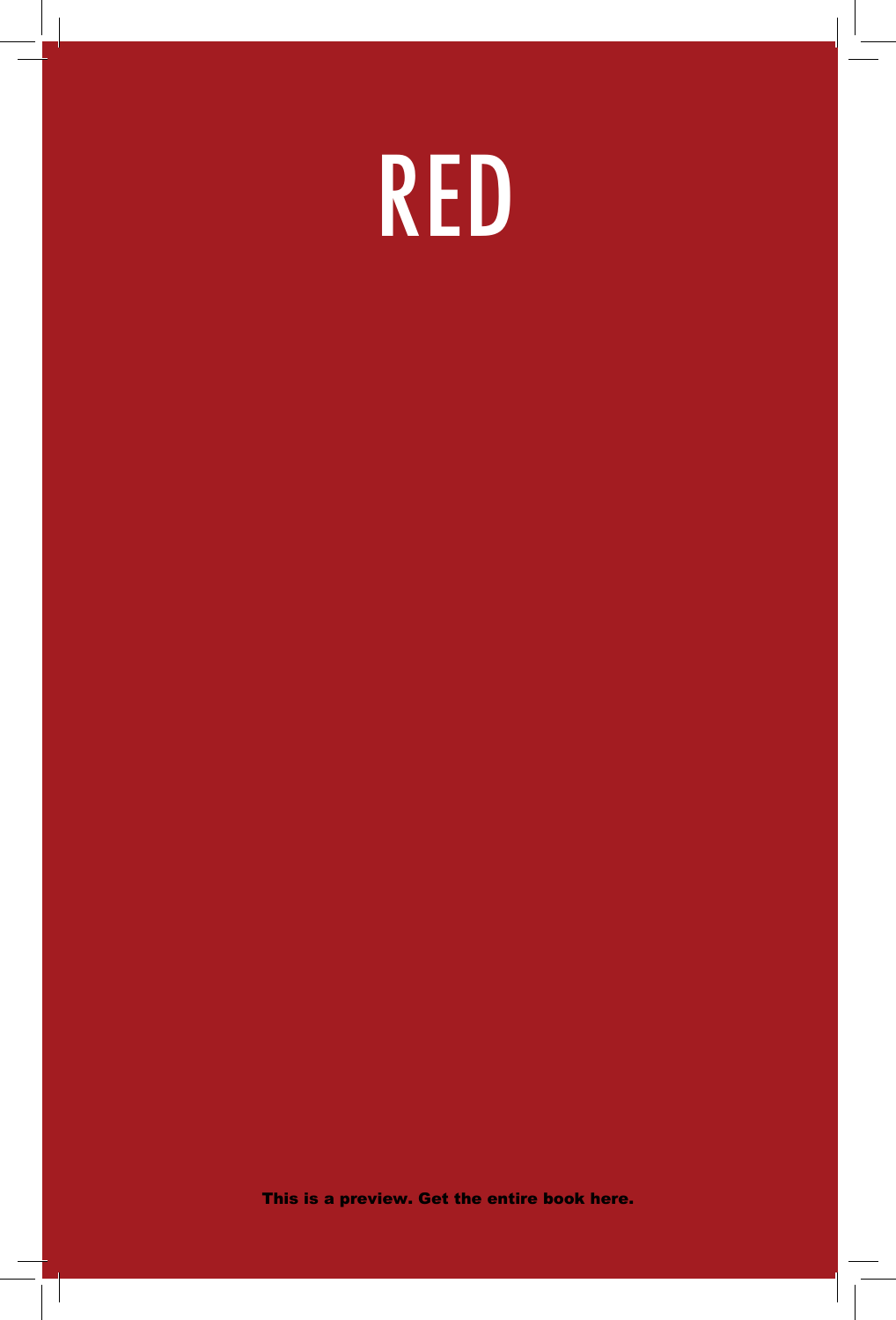

This is a preview. Get the entire book here.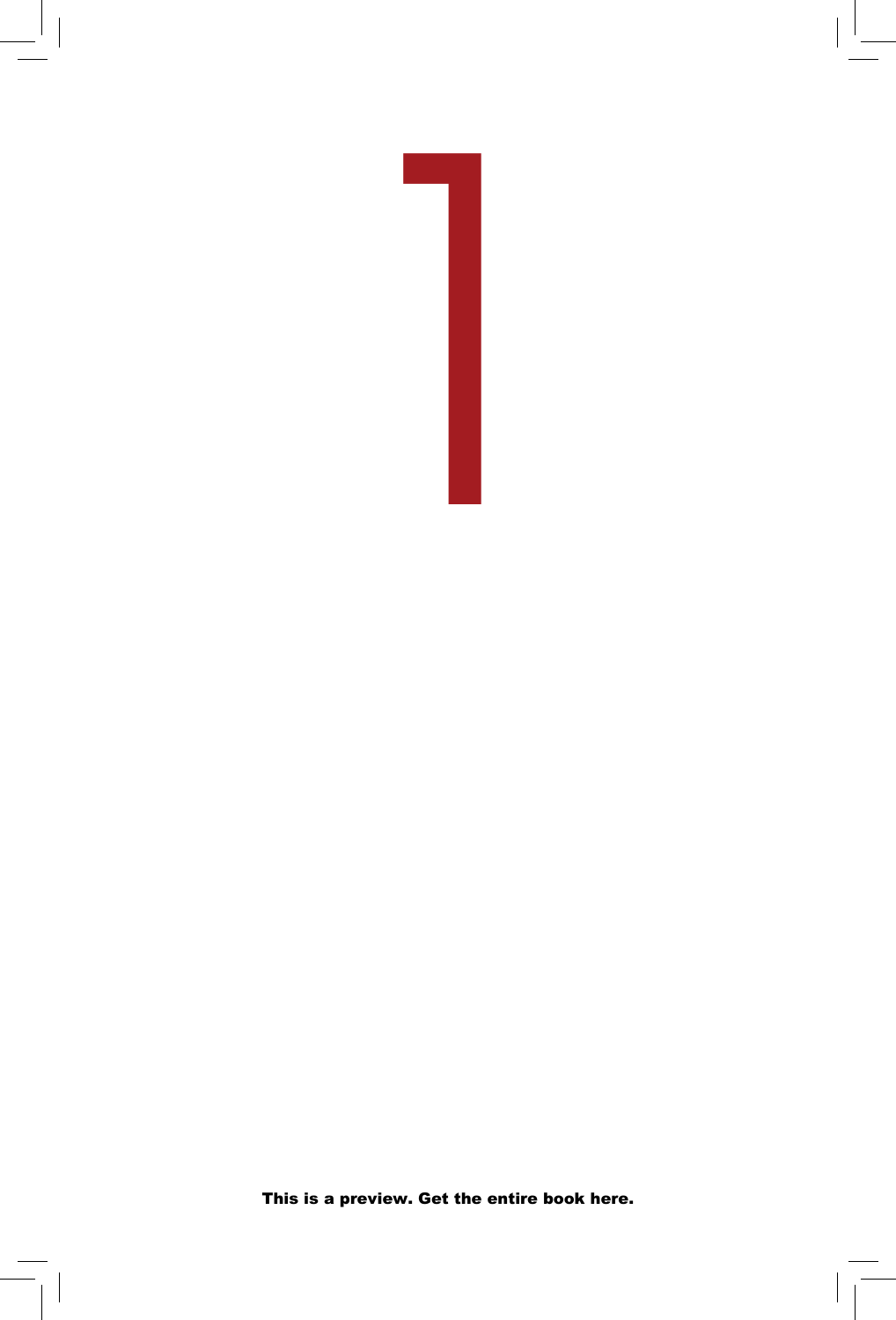#### **A thorn had scratched my leg.** It was from a blackberry bush. I had spotted three red dots in a field of yellow grain, and immediately sent my bike's silver handlebars, whose pink plastic grips gave me blisters because they were too small for my hands, swerving toward the side of the road. I had hopped off, letting my bike fall into the grass, and jumped over a little ditch. I'd heard a ripping noise– a thorn had torn a red gash into my leg, and a thin line of blood emerged. It wasn't much, just enough to turn the cut bright red without oozing out any farther to run down my leg.

I didn't care. Because there were the poppies, within reach. I wanted them. The wind was barely audible, the day and the fields were dozing in the sun, and the flowers' delicate petals fluttered as I yanked their roots from the soil, squashed their stems between my hands and the handlebars, and rode home. One leaf was lost on the way, and another as I pulled up to the door. And then, in the vase that evening, the blossoms drooped and the petals fell to the table. I tried this over and over as a kid. I'd always pluck another poppy, and was always a little disappointed when it wouldn't bloom as bright or as red in our kitchen.

Behind my closed eyes it was also red. From there, it was easy to sink into sleep. It was dark, too, but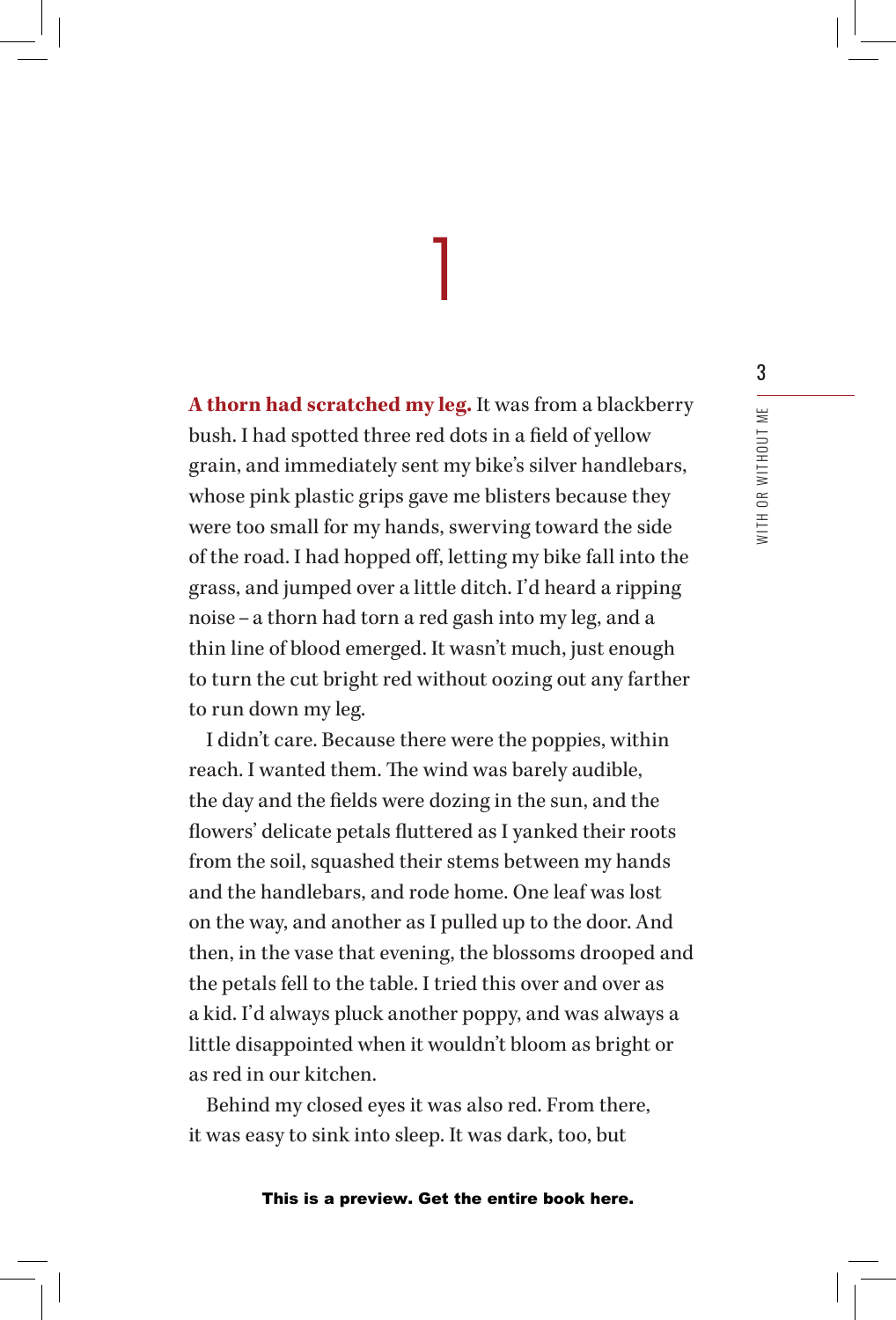not dangerous; I knew this darkness, and found it comforting. Only when someone turned on the light, or I tried to sleep at the beach – then it was too bright. Otherwise, I liked the red behind my eyelids.

I had a calendar with nature photography where I discovered a red frog amid bright green leaves. I couldn't believe it was real. I asked Mom, and she said it was, and that nature is full of amazing colors. She read me the photo caption from the calendar, and told me about the crabs in Africa whose red carapaces looked like caravans of little tanks crossing the road, back when she met my father.

I just can't imagine large red things in nature. I can picture bloodbaths, when whales with white bellies swim up to the surface, but I don't really want to call that nature. Maybe it is nature, I don't know. It depends on how you perceive human beings and the things they do.

The first thing my little brother and I asked to do was pet the puppies. Our babysitter's parents had a farm, and two weeks before, their dog had had a litter in their greentiled spare bathroom. Once we heard about it, we begged her every day for permission to see the newborn pups.

It stank in that bathroom, I bumped my head on the sink, all the little creatures were crawling about, and I asked if I could take one home with me, but the babysitter disregarded my question. Apparently I was supposed to ask my mother or father first.

Right next to the bathroom was a kitchen, and a bunch of old men sat on benches in the nook. There was a huge yellow ashtray on the table, like in a pub. The kitchen was filled with smoke. The men laughed as our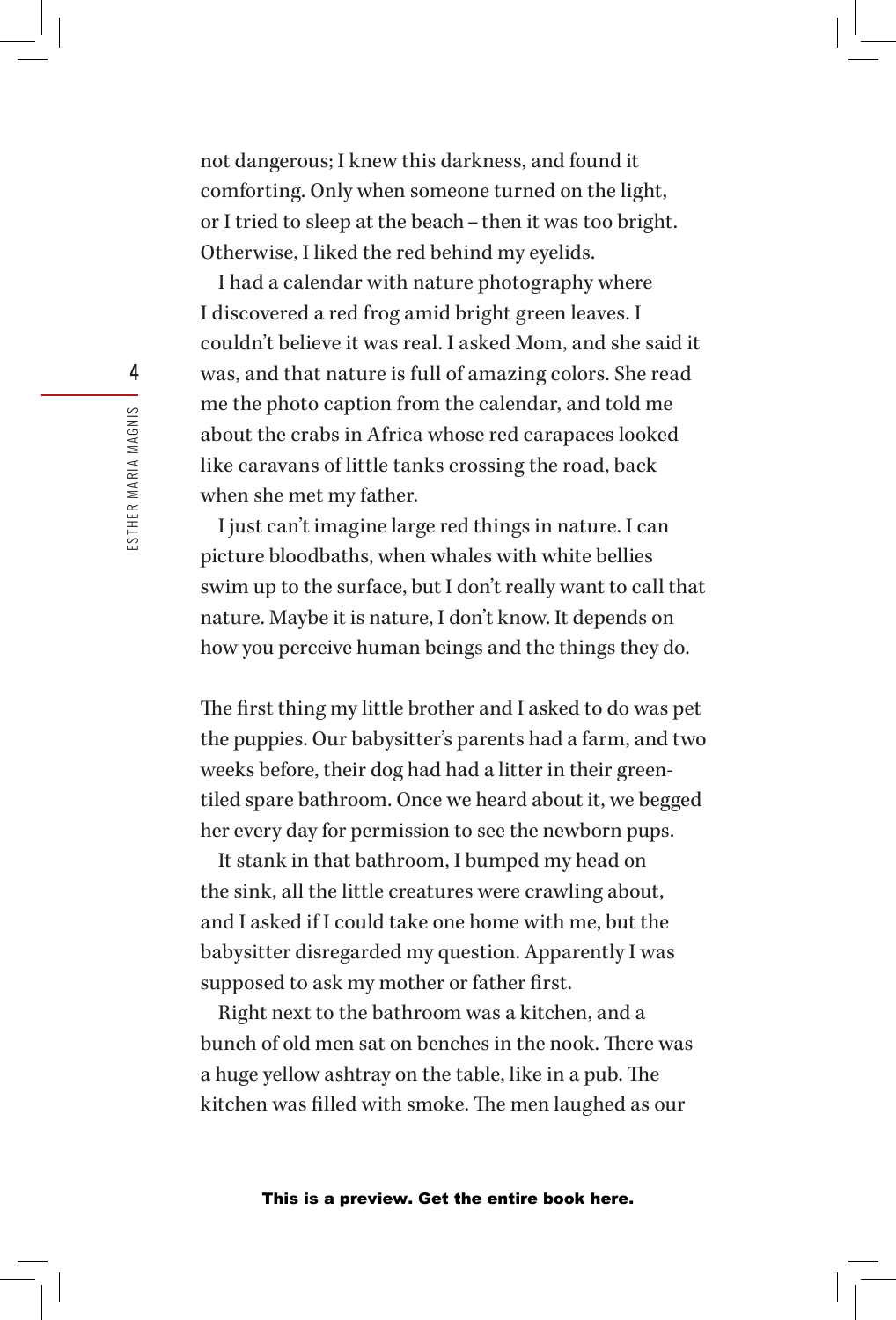babysitter walked us past the doorway. "Kids suit you," one of the old grandpas said.

"Cut it, Dad," the girl said, and I was astounded that the man with so few teeth left could be her father. I was four years old, and somehow I'd already grown fond of Westphalian farmers, despite being creeped out by their huge, chapped, red hands, which always crushed the fingers of anyone they greeted.

I had a tic: I couldn't help clearing my throat whenever they spoke their Low German dialect, because to me their rolled r's made them sound like their throats were blocked with phlegm.

"We're just going to visit the piglets, and then I'll take the kids home," our chubby babysitter said.

"Atta girl," said one of the men on the bench.

The piglets were in a crate right behind the kitchen, in a dark little passageway. One wall of the crate was just a bunch of nailed-in planks, so at first you could only hear a muffled, high-pitched snorting and a light bumping sound against wood and a shuffling of straw on stone. The only light came from a red lamp in the crate, and you could see the little snouts poking out of the slits between the planks.

Johannes held my hand. The babysitter walked with us, right up close to the crate, and I peeked through one of the slits.

The red light made my eyes feel too hot to look, or maybe the piglets' skin was too warm. In any case, it felt like a layer of something was coating my gaze, and nothing looked as real as I might have hoped. But my little-kid heart melted when I saw the pinkish-red creatures and how they wriggled excitedly, wagging their wormlike tails.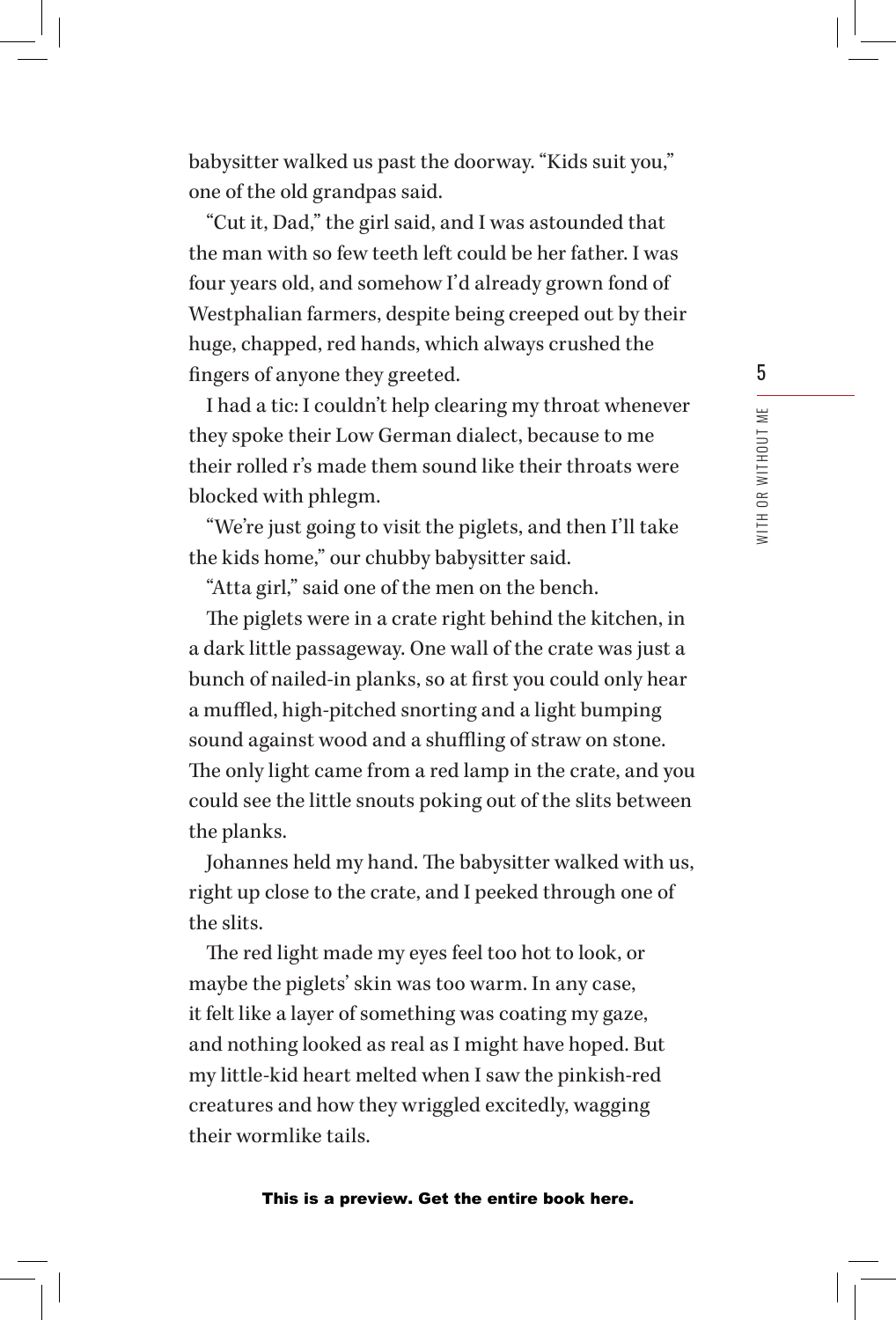I just wanted to pick them up and kiss their little wet snouts and pet them and rock them in my hand and lather them with pink shampoo and hug them close. I wanted to bring them home and put them in my baby doll stroller so they'd never grow up.

"Can I have one, please?" I asked, exactly as I had before, with the puppies.

The babysitter laughed. "One of the piglets? Forget about it, kid."

"But you have so many! You could give just one to me and Johannes. Right, Johannes? You want a piglet too, don't you?"

My little brother beamed and nodded. He always thought my ideas were good.

"You can't need all of them, so you can give one away to us," I said, and stuck my arm far into the crate, sleeve rolled up high, so I could pet as many as possible, all at the same time. Johannes pushed up next to me and thrust his arm along mine and patted around, pawing at the piglets I would have preferred to have to myself.

"But what are you going to do with all of them?" I asked the babysitter.

"Well, they'll be raised for slaughter," she replied, and I felt my mouth form the "slaugh-" and the "-ter" as I tried to silently echo what she'd said; both syllables felt brutal but also grown-up. In any case, I sensed it was a word adults might be annoyed at being asked about. So I didn't ask. I couldn't have, anyway, because in the meantime Johannes had peed his pants and the babysitter had taken him to the bathroom. I wanted to stay with the piglets, so I was left all alone in the room, which as a kid gave me a strange sensation that was at the same time exciting and oppressive.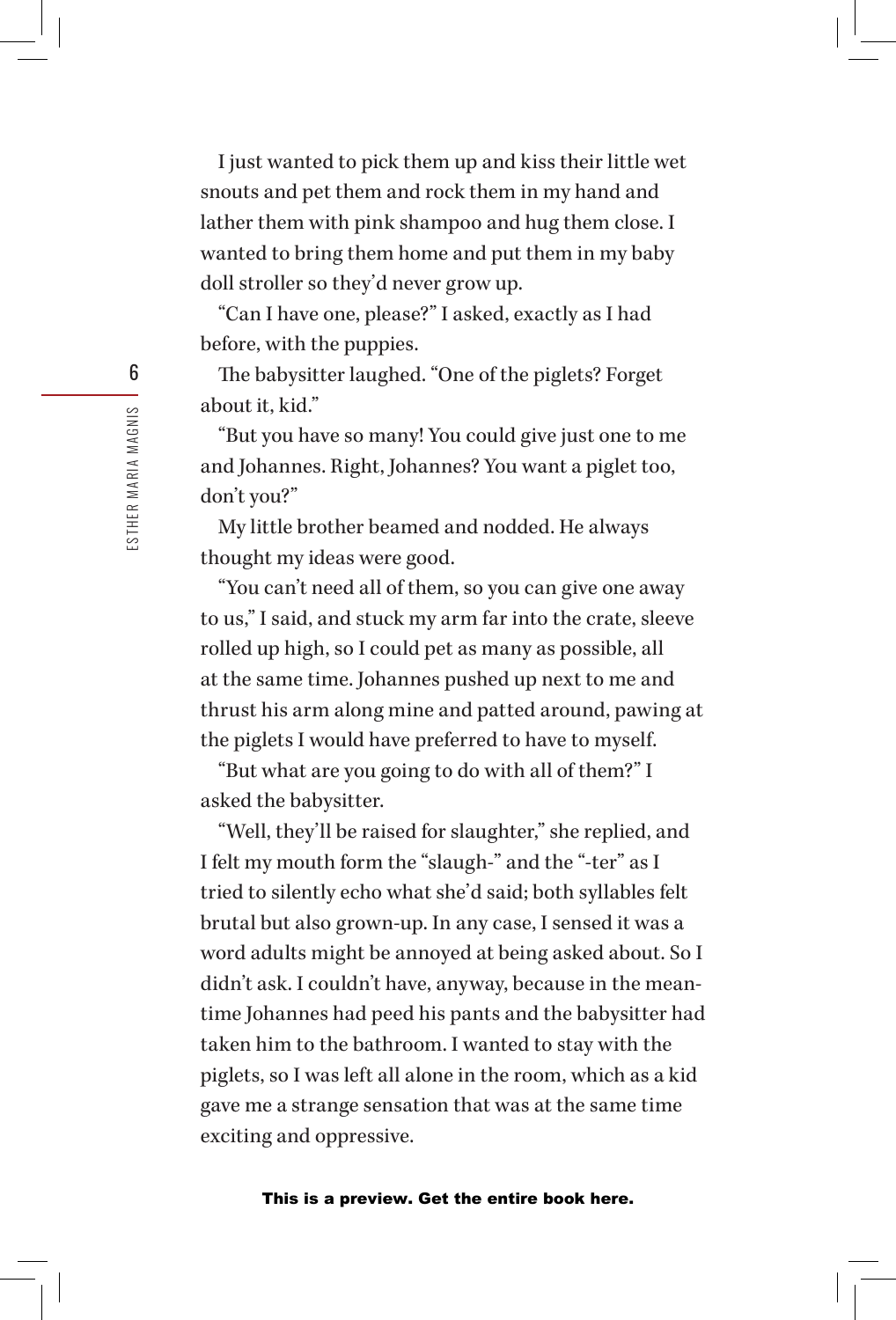I can't remember how long I stayed there, nor what I actually did during that time. But I remember the squeal.

It sounded like someone had thrust a jaggedly sliced tin can into the mouth of a screaming woman. It rattled from the windpipe, through the nose, groaning, arising from the belly and suddenly growing shrill, reaching the highest, airiest pitch.

It pierced the hallway door, a towering, dark double door directly opposite the kitchen door. This was the door Johannes and the babysitter had vanished behind and, as my initial fright subsided, it was the door I had to go up to. I was afraid of annoying the adults. It was just like with the word "slaughter," which I didn't dare ask about, because it clearly wasn't anything for a little kid, but this time I simply *had* to go and see.

As I stood on my tiptoes in order to reach the iron doorknob, I was more afraid of being caught than of seeing something scary. What kind of scary thing could I have dreamed up, anyway? I had no pictures. I wasn't allowed to watch the news, hardly watched TV; I'd only been in this world a mere four years. But somehow even little kids can sniff it in the air when something's up, and I just had to see for myself, even if only by peeping through the crack of the door.

As I bent forward on tiptoe and leaned against the door, it swung open slowly, heavily, yet unstoppably, crashing against the hallway wall. I stood in the doorframe and could smell blood steaming up from a kind of tub. Above it hung a sow, slashed open, and I wondered whether that was what had squealed. Her feet were bound by a noose hanging from a huge hook, and the men were pulling red stuff from her belly.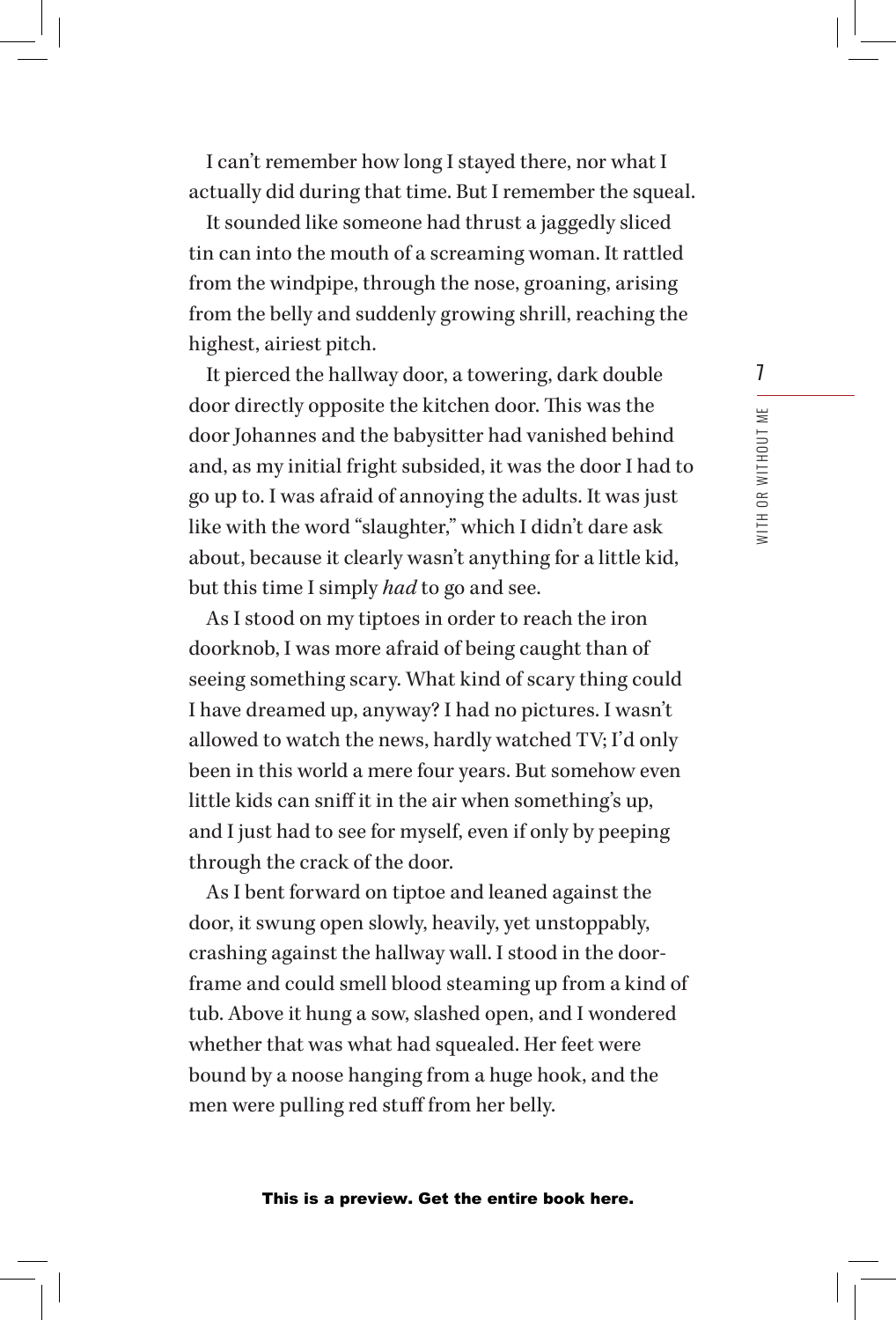My memory is filled by a red haze; in some spots it's as dark as the red behind my closed eyelids. The men wore aprons – they were towering figures. They were incredibly focused, and I just stood there and stared and kept staring, the way you stare at a math problem you're supposed to be able to solve.

"Somebody get the little one outta here," yelled one of the men in a blood-covered apron. He had a knife in his hand. I wasn't afraid of him. For me, he was the epitome of a grown-up: a massive, serious, busy stranger.

The door was shut again, and through the slit I heard someone shout, "Anni! Dammit, Anni, keep an eye on the brats!"

Anni came back, holding Johannes's hand, and drove us home. I wasn't traumatized. I was fed meat as a child. Sausage and a slice of bread. *Kinderwurst,* a fun-shaped baloney, at the butcher. I had no choice, no way of opting out. Just like my baptism. In both cases, nobody asked me. The first thing I drank was milk. Then came pureed vegetables and, with my first teeth, meat.

From the very beginning, I went along with it.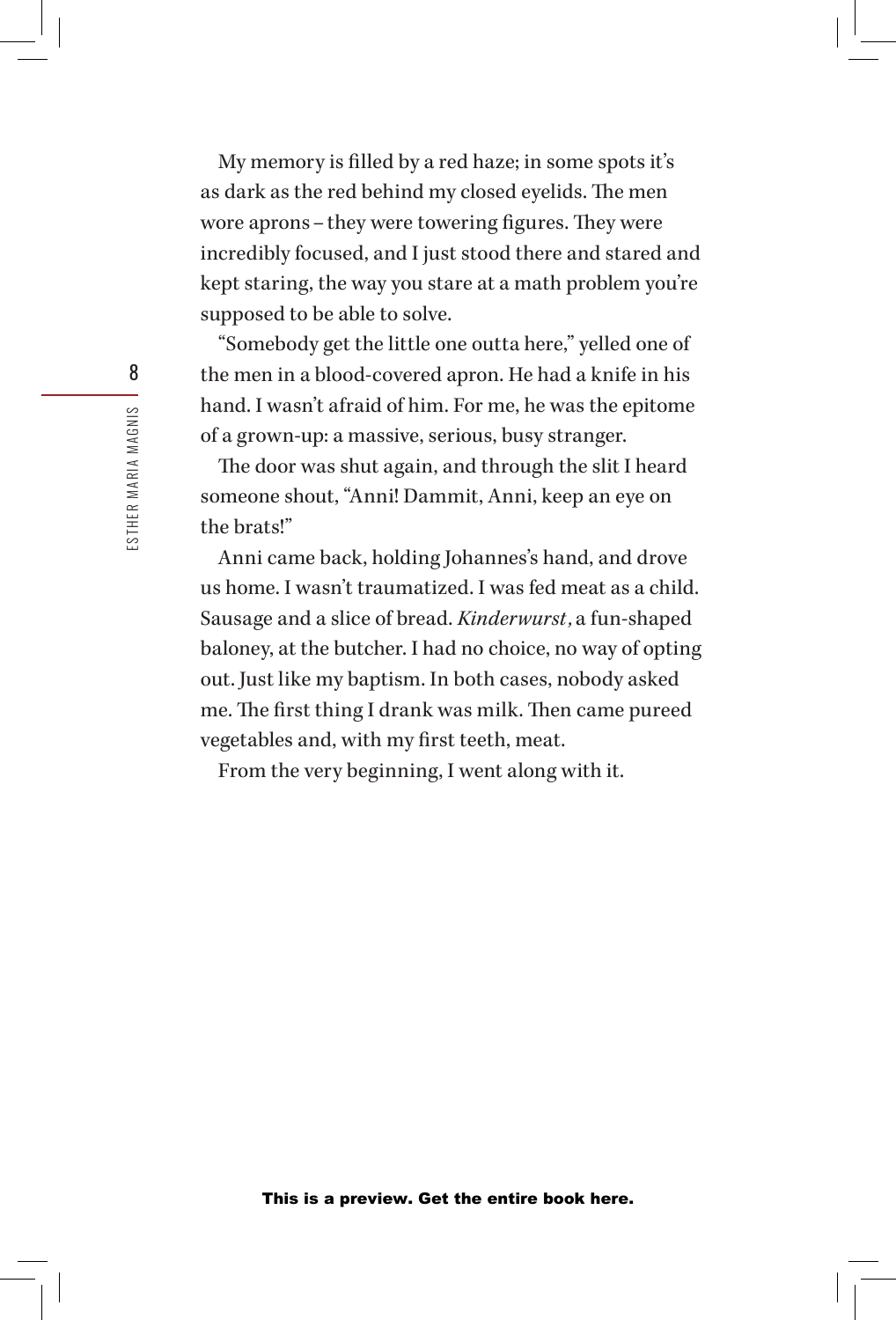### $\overline{2}$

"Vain," someone whispered. "You're a vain one, all right."

As I turned around, I clenched my hair tie between my teeth. Both hands were at the back of my head, holding up my ponytail. My hair had gotten mussed up during playtime. I just wanted to quickly straighten it out again, and now I found myself staring at an old woman's face.

She held one child by her right hand, another by her left, and they were standing behind me at the entrance to church. She said: "God doesn't care about superficial things like your beautiful hair. Here's how it's done." She let go of the children's hands and bowed her head. She bore a blue-haired perm under a hat that looked like a homemade knit purple tea cozy. Then she clasped her hands together, and looked back at me.

"Not like this," she said, rolling her eyes and patting her hair with a few gestures that I supposed were meant to signify vanity, and repeating, "Oh, my hair – aren't I so cute?" Then she thrust a hand into her purse, dug out a handkerchief, quickly wiped her mouth, put it back in her purse, and just as speedily took the children's hands back into hers. Usually kids were allowed to go to catechism on their own, but she pulled them along with her, passing all the rest of us to go up to the benches at the very front.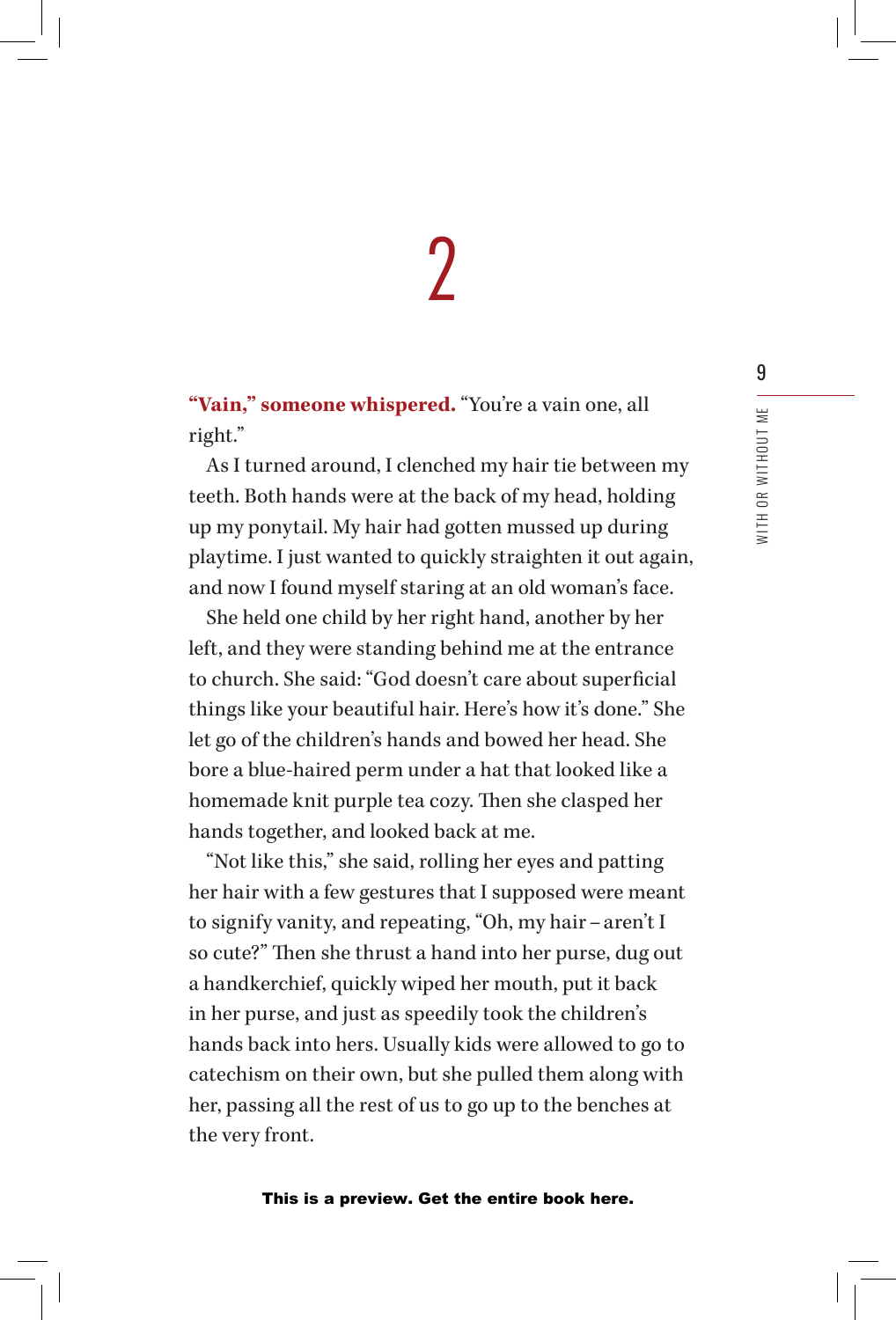This woman was a deputy in the classroom where children were prepared for their first communion. I never had to deal with her after that, but I was afraid she might be a direct deputy of God.

I just wanted to look put together while entering church. I didn't want my ponytail to be hanging askew, starting just behind my right ear and then flopping forward all by itself, while the hair on the other half of my head danced in the air like haunted spaghetti after my wool pullover had given it a static charge.

I was the only child who didn't become an altar server after celebrating first communion. I didn't want to. "I do *not* want to serve the priest," I told my mother.

"You are not serving the priest, you're serving God," she had replied, but at the time, that had struck me as an excuse. The entire Mass centered on the priest. He stood behind his altar just like my teachers stood behind their lecterns, and we had to kneel in front of him.

It was similar with confession. I was actually excited at the prospect of taking a seat in the confessional, until I found out that we first communicants had to have the initial conversation directly with the priest, because someone had decided the confession box was too impersonal. Maybe. I'm not sure. Maybe our church just didn't have a confessional. But people told me the same things about confession that they had told me about altar service– namely, that you weren't confessing your sins to the priest, but to God. But now, talking face-to-face with the priest, it sure didn't feel like that. The night before my first communion I lay in bed and hoped and prayed that I would find God the next morning in church. We first communicants had to stand in a half-circle around the altar, facing the congregation. Everyone looked at

This is a preview. Get the entire book here.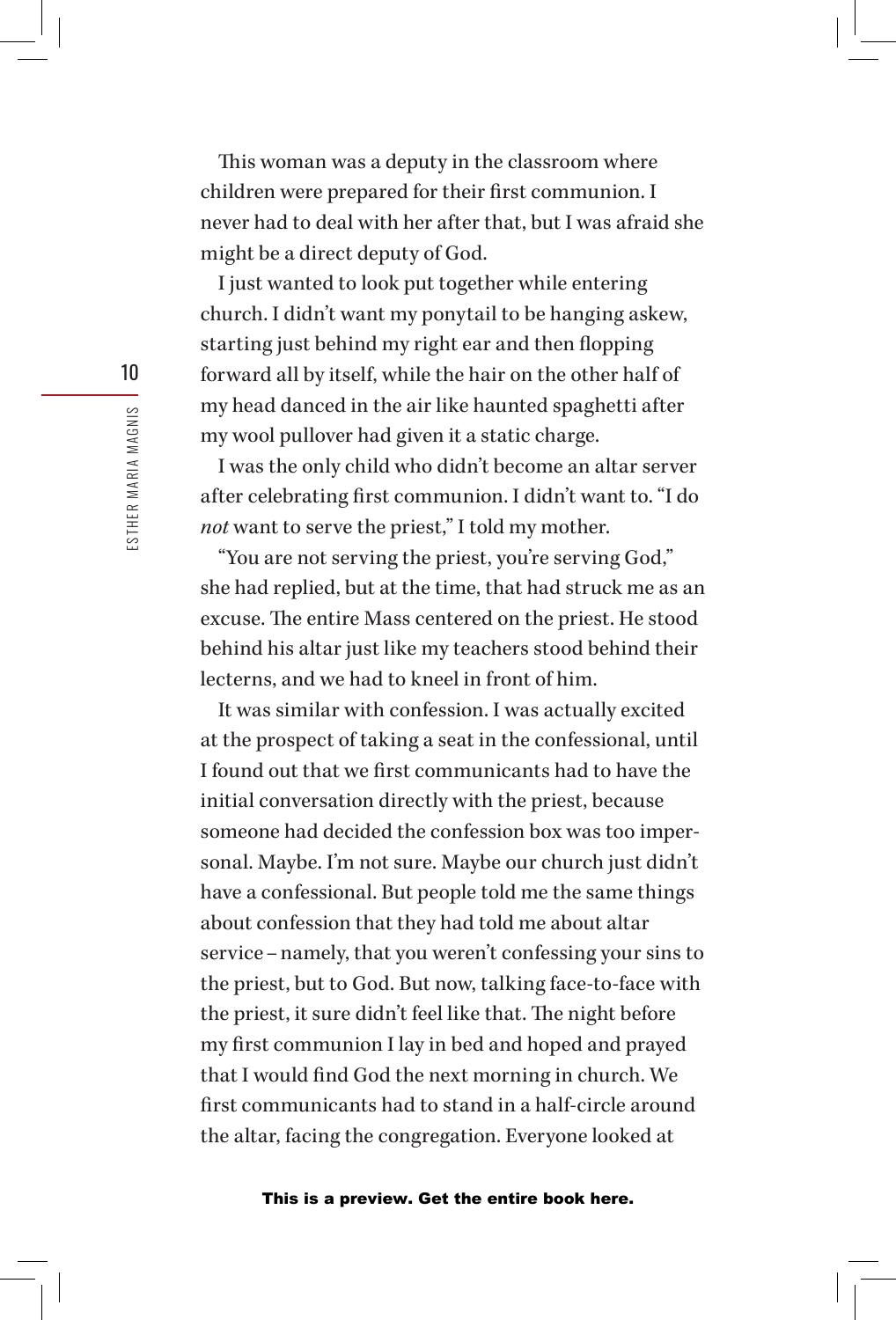us. A host was placed into our hands, and on the count of three (once the priest was back at the altar) we had to place it into our mouths. Something about it made me feel ashamed. As I chewed, I looked at my feet.

All in all, my parents were fairly understanding of us kids when we were bored by church. I even got the general impression that most people found church somewhat less perfect than they'd have liked. When I was growing up, in the eighties, there was just something in the  $air - a$  sense that something was unfinished. That some goal hadn't yet been reached.

I'd heard it said that too little was being done for the youth.

Sometimes during Mass a band at our church would play catchy tunes like "Laudato sí" and a song urging us to plant a tree that would give us shade, and build a house that would protect us, or something like that. I didn't really understand it, but I did my best to warble along, tapping my feet to the beat as the drum and flute stumbled through the stanzas. Moments like that weren't boring, which was good. But I never would have voluntarily gone to Mass just to hear the band, that's for sure. It was just something for the kids who had to sit there anyways.

The real revolt in our household occurred when my parents tried taking us to an ecumenical service for a second time. As soon as she heard the word, my sister Steffi protested loudly, and I whispered something about "ecumenical bullshit." My mother was angry.

"Your father and I have an ecumenical marriage. There are countries where Protestants and Catholics are at war. I don't ever want to hear anything like that from you again."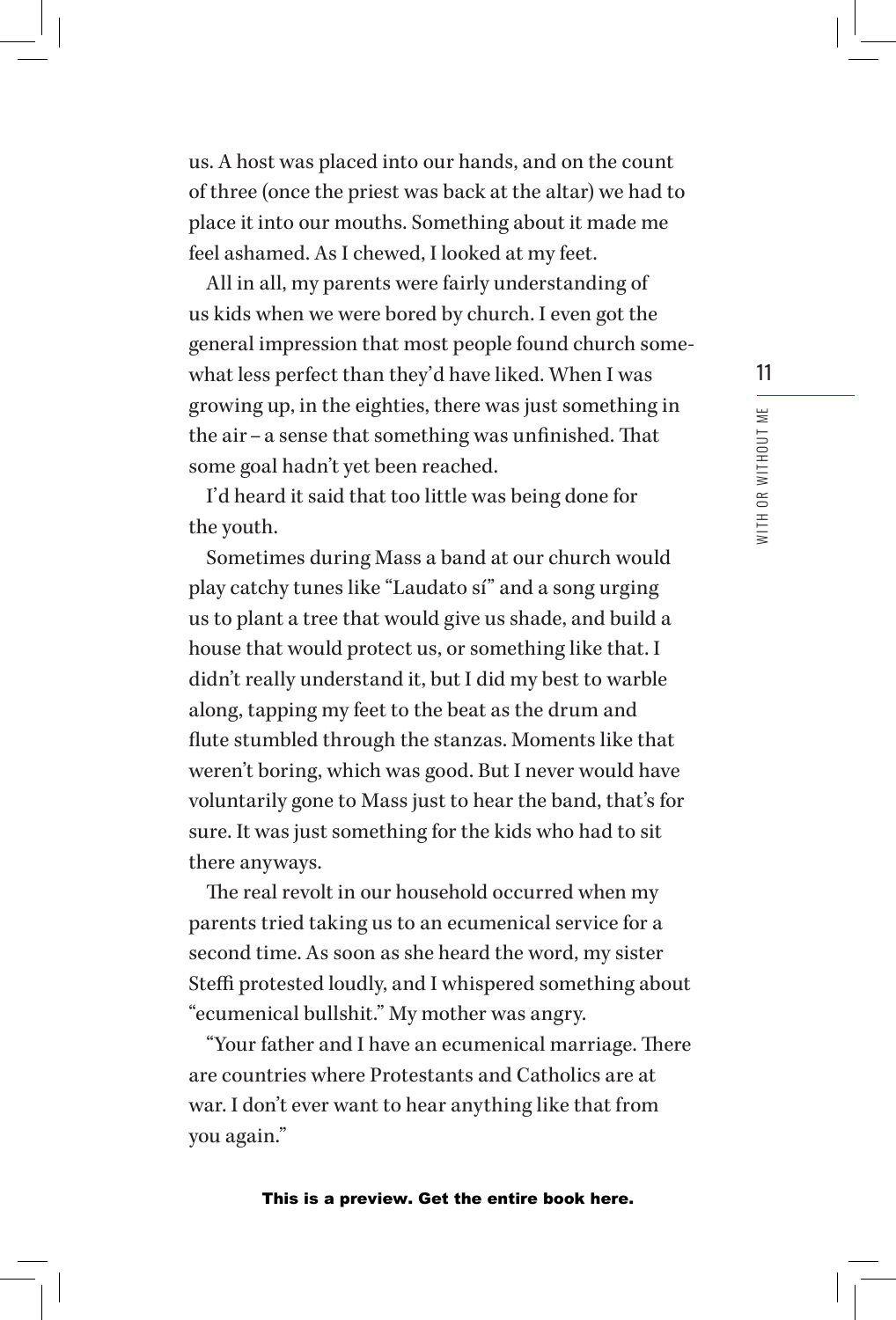"Ecumenical." I repeated the word quietly, rolling my eyes.

"You're so mean to us!" Steffi groaned. "Please don't make us go. The last ecumenical service went on for ten hours. It was awful. Can't we *please* just stay home?" At some point my parents finally took pity on us, gave in, and left us at home.

In fact, the first such service we'd gone to had lasted two hours. First the Protestant pastor had blathered on about how great ecumenism is, and then, just as everyone had sighed with relief as he left the pulpit, up came the Catholic priest and repeated the same thing: "It's good that we're here," and all that stuff. Yeah, everybody thought it was great that we were all there. Everybody but us kids. Nobody stood up, except during the Our Father and the Apostles' Creed, which the choir recited sluggishly. A few of the Protestants stumbled at the spot where they say, "I believe in the holy Christian church," instead of "I believe in the holy catholic church." There was no standing, no kneeling, no nothing, really – everyone was basically glued to their pews. For hours. It's etched into my memory as a form of physical torture.

We usually went to Catholic Mass on Sundays, but we'd also gone to a Protestant church fairly often, since my father was Protestant.

Even as a child, I remember noticing how much freer and lighter my parents would sometimes seem, plopping back into the car when a church service was over. I'll never forget how my mother once cheered out loud as we got home. She popped an old black-and-white movie into the VHS player, sat back in her leather lounge chair, propped her feet up, and said, "Well, my dears, sometimes it's just so nice to have done something, isn't it?"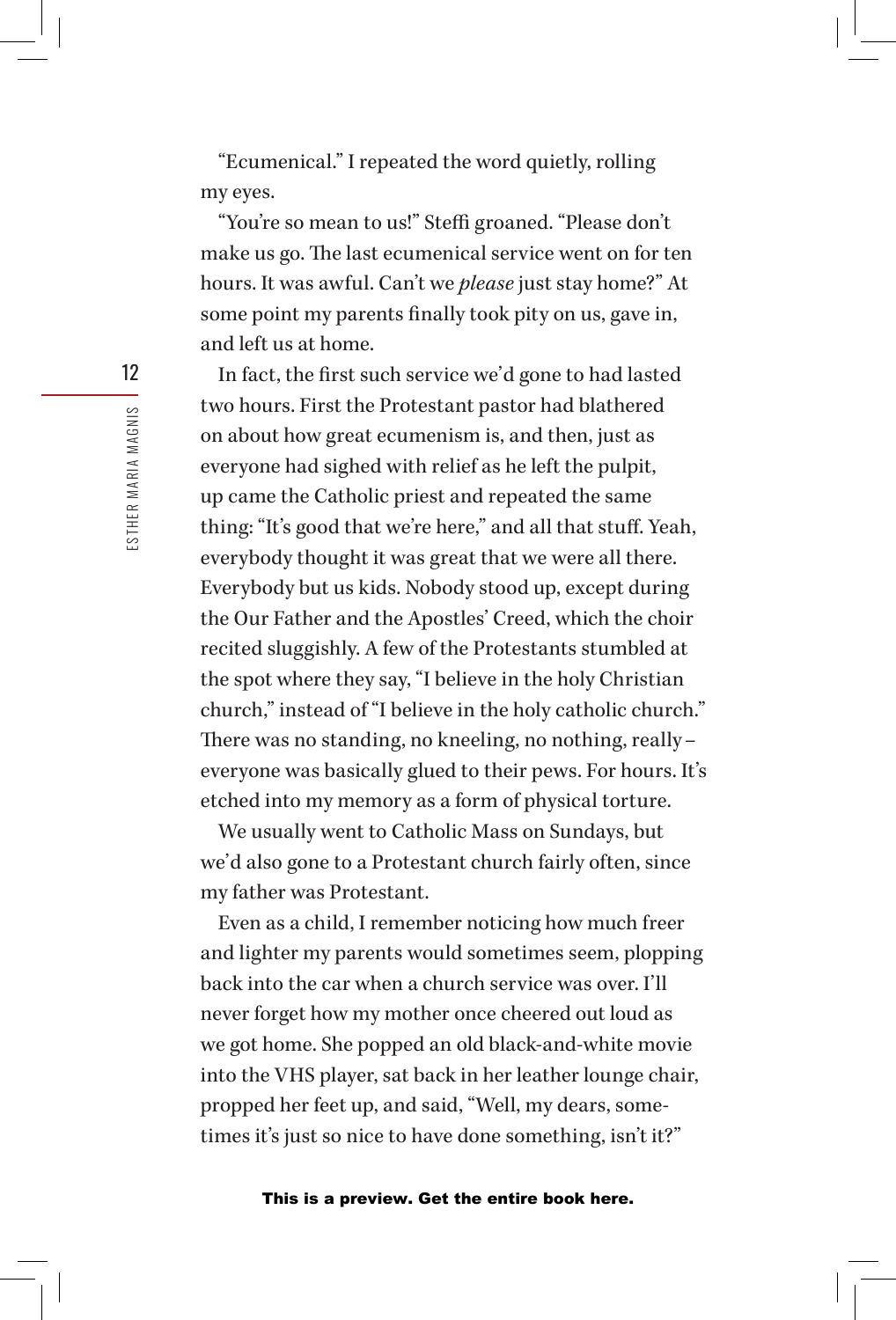Actually, I liked God. I often found him boring in church, but aside from that I found him fundamentally intriguing. There seemed to be something insane about him, and also something gentle.

He was clearly fond of John, who ran around the desert half-naked like some exhibitionist, covered only partially by camel hide, yelling his lungs out and munching on locusts. And he seemed to like that revoltingly crazy possessed man, who was totally out of his mind. He even spoke with the devil. He gave orders to the sea. And he bled on the cross – from his head and his back, and he was covered in filth and welts. He seemed pretty wild.

But then, at other times, I got the feeling that he wore glasses, knotted his hair into a bun, had a long beard, and stared dead ahead, empty-eyed. I had once heard a pastor say that God didn't like it when kids went out to play soccer on Sundays instead of going to Mass. I found this thought deeply distressing. It wasn't like the Sunday soccer matches had been organized by us eight-year-olds. They were scheduled by the coaches and a few of the parents, and as kids we were supposed to listen to them, weren't we? I found that pretty ignorant on God's part. Sort of stuffy. Or more like grumpy. But then those moments passed. I squirreled them away in my memory, but they didn't override my interest in him or my attention. Because as a kid I mostly just found him extraordinarily beautiful. And extraordinarily friendly. And weird.

There was a moment  $-I$  was still quite little, maybe five or six– when I was all of a sudden absolutely certain that he existed. I think the gratitude I felt for the sheer beauty of that moment bound me to him for a long time.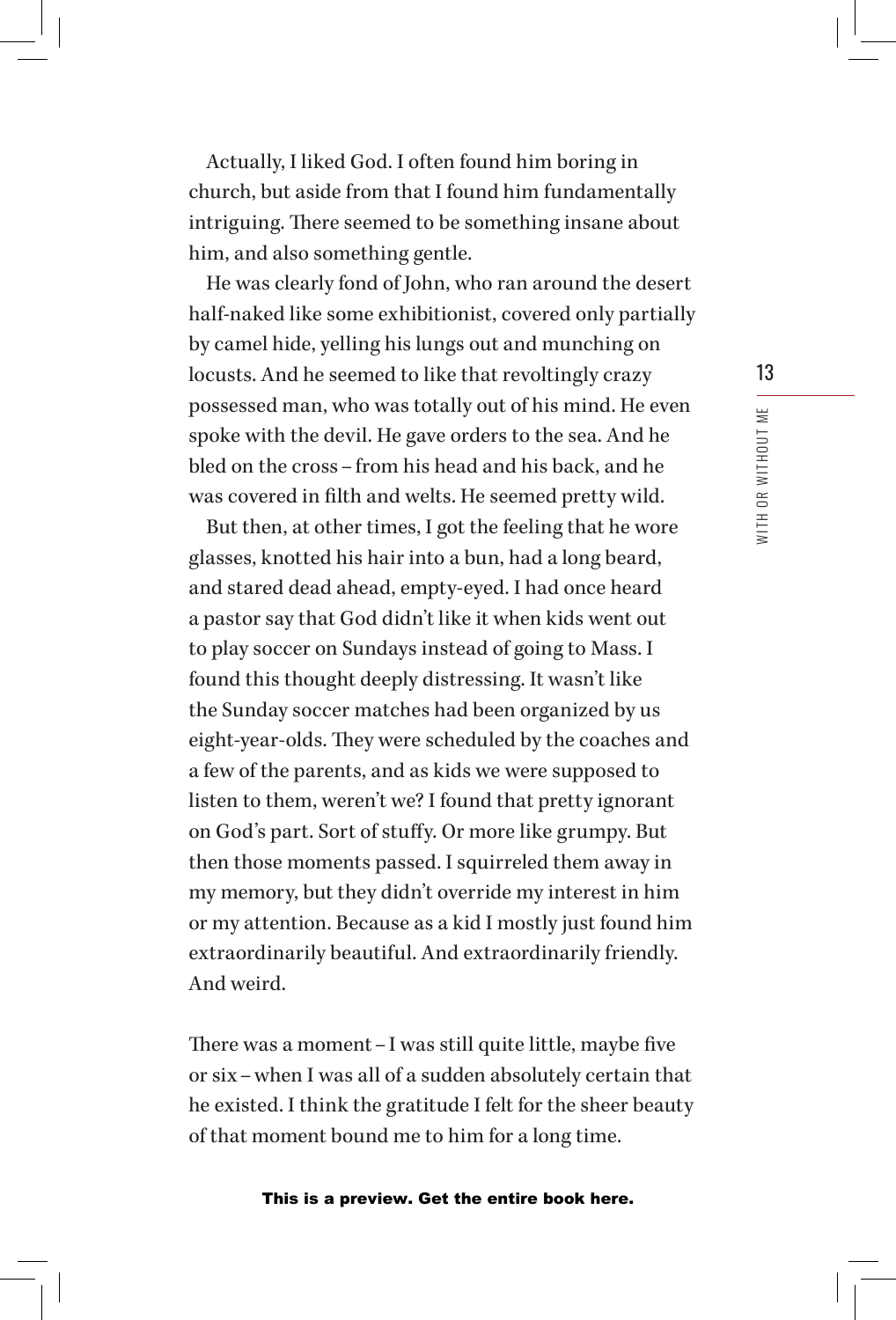It was one night in Spain, on the Atlantic coast. I was alone, on a promenade. My parents and siblings were in the restaurant behind the sea wall lining the beach. My father was a businessman whose international trade work frequently took him around the globe. He often brought us –the whole family– along. We kids sometimes had to be there for his meetings, and get along with his coworkers' kids. We were always polite and attentive. We would teach each other how to say things like *table, napkin, waiter, knife, fork, spoon, fish, shrimp,* and *ice cream* in one another's language. I always liked the smell of the Spanish girls' hair – it struck me as festive. That evening the client was a good friend of my father's. I already knew his two sons – they were much older than I was, and already absorbed in the adults' conversation, in English. Steffi and Johannes were still spooning their ice cream out of coconut half shells. I didn't want any. I was bored.

"Don't go too far, Estherle," my father had said to me as I stood at his side, stroking my fingers on his tie and asking if I could leave the table. "Nope, I won't. I'll be just outside."

The other businessman looked at me the way foreigners look at kids speaking German with their parents – quizzically, bemused– and then said something nice about me to my father, in English. I already knew. I grinned, a little embarrassed but also flattered by the attention. He winked at me. I tried to wink back, but couldn't.

As I stood at the table, the ocean suddenly came to mind. It had been right behind that wall the whole time. I wanted to go and see what it was like all by itself, without beachgoers, by night. I slipped through the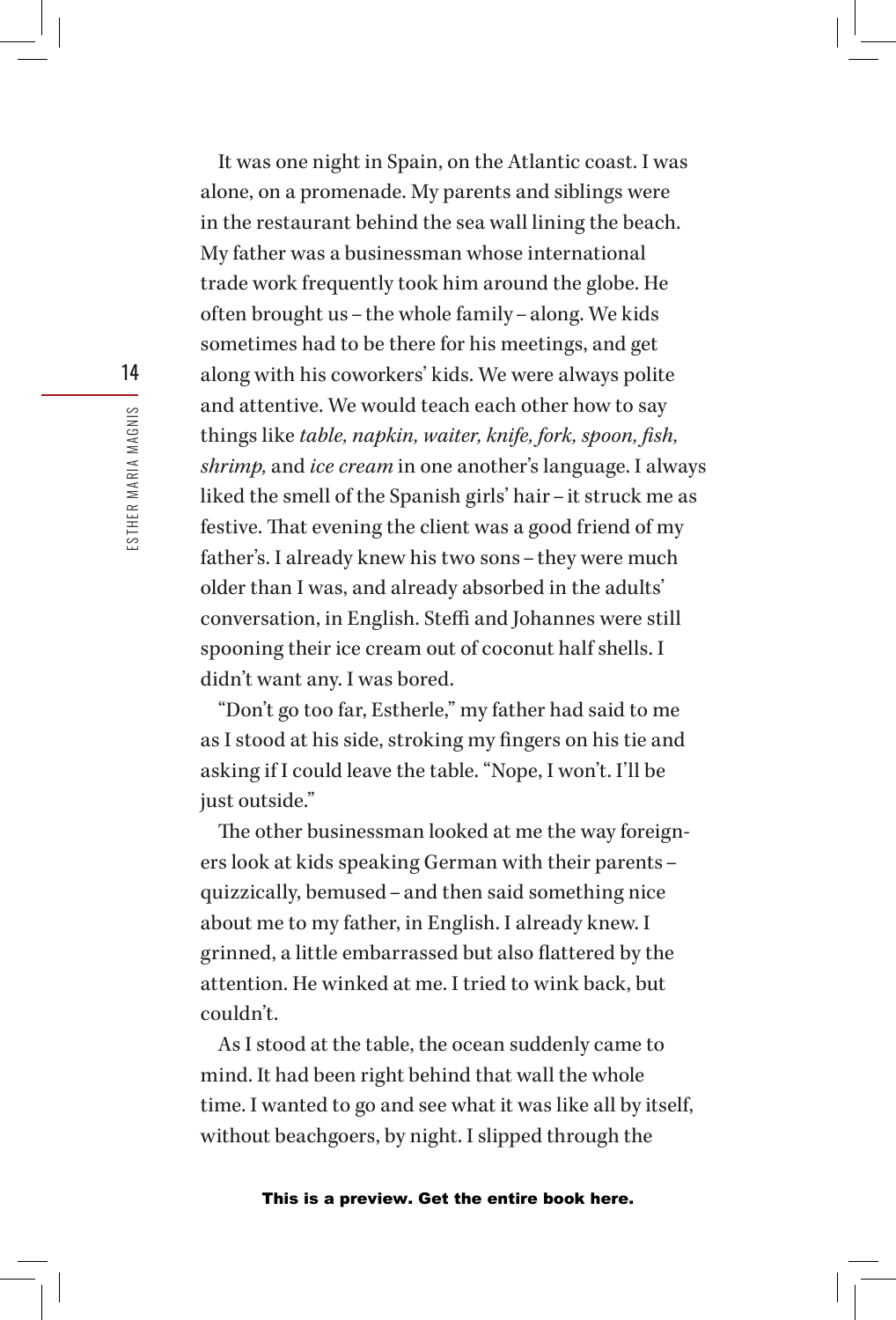narrow aisle between the tables, past the glass-door freezer full of gigantic gawking fish on top of crushed ice, and through the restaurant's swinging doors. Out into the orange glow of the streetlights. Then I turned the corner and headed onto the promenade, and there, black and vast, lay the sea. The promenade was actually a boardwalk, about three yards above the wide beach. The surrounding terrain was full of large sandstone rocks rising up from the dark sand below. I could smell it. I went a little farther, just beyond the streetlights' reach.

I stood before the infinite sea, with no endpoint anywhere between the left and right corners of my eyes. That's how far the beach stretched. I walked over to the rocks, which came up to my bellybutton, climbed onto one, and sat down with my legs dangling over the edge. The rock was warm. Muted strains of music from the restaurant reached my ears. Spanish music, and voices of people who go to dinner around ten thirty at the earliest.

I could only barely make out the hazy shape of the waves in the darkness, but I heard the sound of their breath as they heavily exhaled onto the shore about a hundred yards away, rolled themselves over the sand, and then sharply drew air back in through pursed lips. That's what it sounded like. There were no lights, just the moon on the water, shining from far behind me. I hummed along with the sound of the waves, and looked out across the broad beach all the way to the narrow strip in the distance, where the gleam of the water ended and the dark of the sky began. The cosmos. I don't know whether I already knew that word. While I was watching, the depth of the heavens – something you glean when you stare at the stars – began to grow right in front of me. It was a sensation I'd never known; it was utterly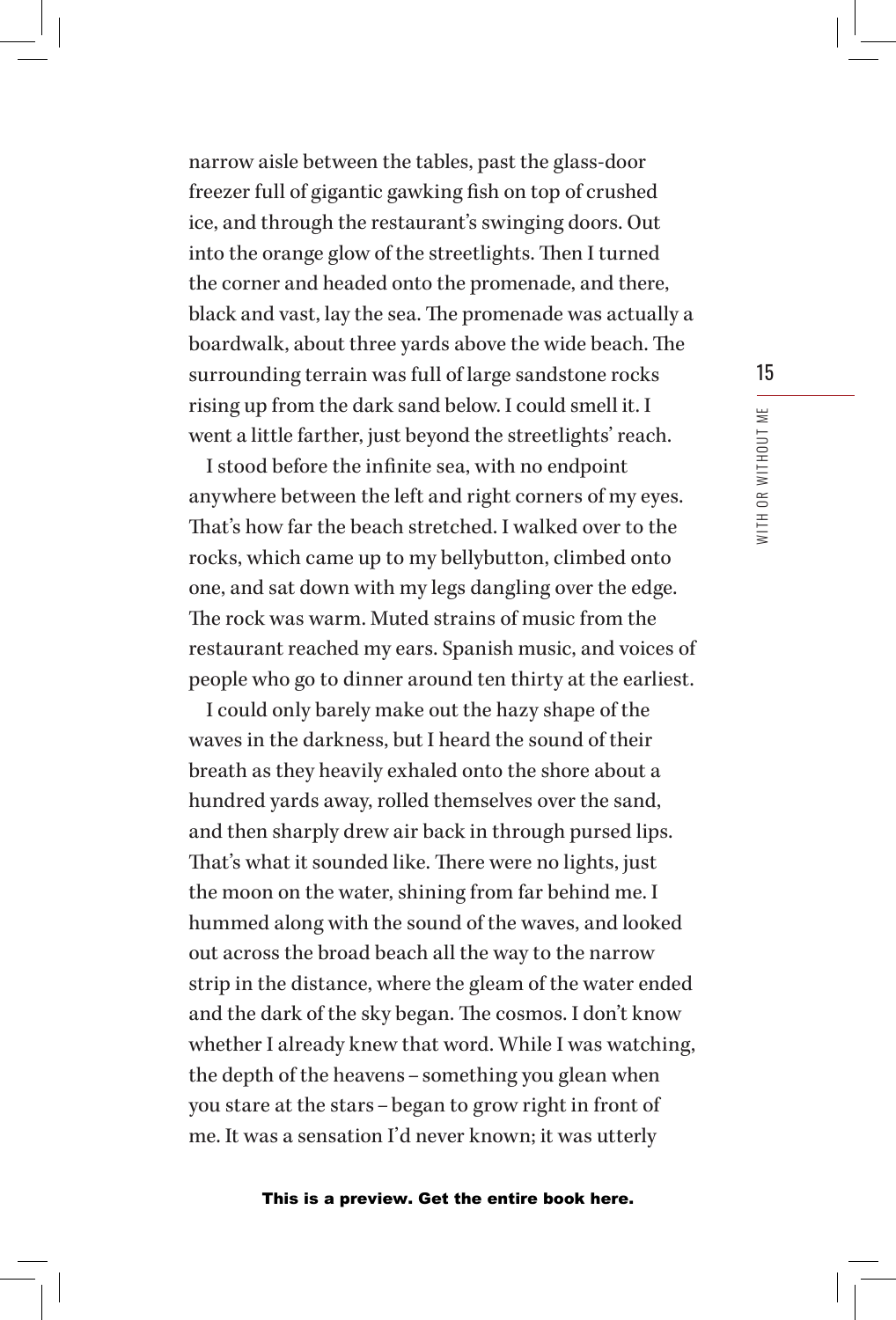new to me. The sound of the waves didn't soften, but seemed to take another direction. Their whoosh was no longer toward me, to my little place on top of the rock, but rather outward into the distance. The rocks and the sea, the glimmer on the water's surface, the stars and everything behind me – all of this lay at the feet of what was bearing down from the new depth of sky.

I felt like an unnoticed part of this whole, and found it beautiful. I waited, and watched, though I had no idea what was actually happening.

Inside of me, without consonants, without vowels: my name.

The world wasn't stepping back, but I was stepping forward, out of it. Out from the night, because my name was echoing within me. The entire time. And with certainty, though without me saying it.

It had a gravity that was loving and at the same time absolute, unconditional. Not the way an adult might look at a child. And in its lingering gaze there was something indescribable, something heartening, that gave me the feeling I had to take myself seriously. A knowledge of myself that I couldn't fathom. Encouraging and at the same time approving, authorizing. I was so astonished that I have no idea how long I sat there. And then all of a sudden I was pretty sure, and burst out: "You're God?" Thinking: "That's God? That's what adults mean when they talk about him?" And because I found his devotion and affection so touching, I raised my hand from the warm rock and gave him a little wave. And because I felt so grateful, I decided to give him a little gift. I stood up on the rock and composed a prayer.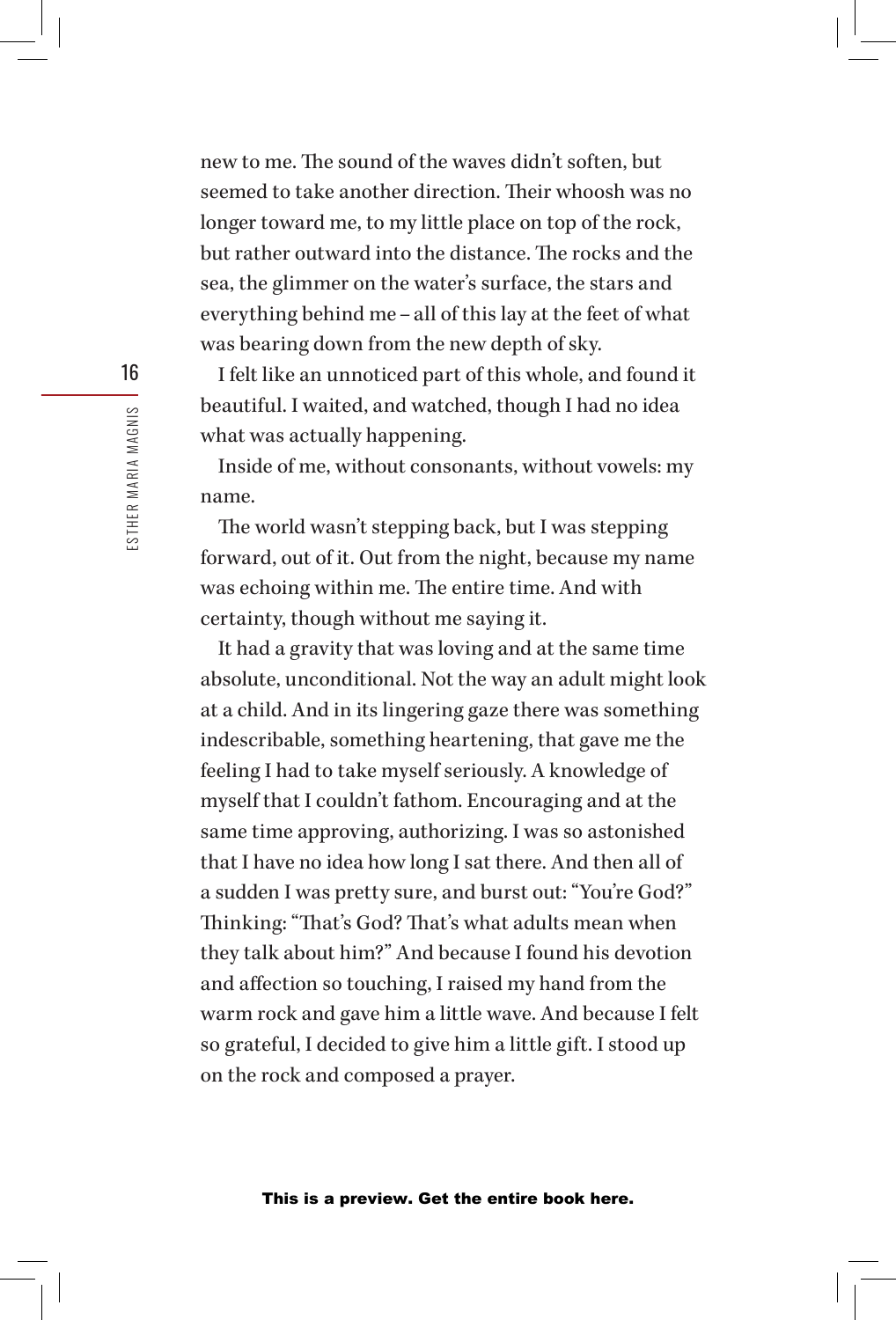I rest, I dream, I go to sleep, dear God, protect me and keep me always in your hands . . .

And then I faltered, because I didn't know how to put it. "... Keep me always in your hands, so that I can find the way. The right way. I must find the right way." I strolled along the beach, then stopped and looked out to sea again, my gaze returning to the horizon. But the only glistening I saw was the moonlight. The waves whooshed onto the beach. God was gone. It was a letdown, and I couldn't understand. "Well, he could've stayed a little longer," I thought.

"Steffi?" I whispered that night, right after we'd gone to bed. She hadn't fallen asleep yet. Mom had just turned the light out and left the room.

"Steffi?"

"Yeah?"

"God is super nice."

She was quiet for a bit.

"How's that?"

"He thinks I'm good. You too, probably. He's super nice."

"Yeah," she whispered back, "I think so too."

All my childhood prayers rhymed. As I entered adolescence, they were mainly a bunch of blather. Well, not entirely. Before every math, chemistry, physics, Latin, French, or English exam I prayed with the intensity of a beggar. If I got an A, I cheered. "Awesome, thanks!" If I got a C, I was silent, with that awful feeling many people know– the feeling you get when you've prayed and rustled up the necessary faith only to find yourself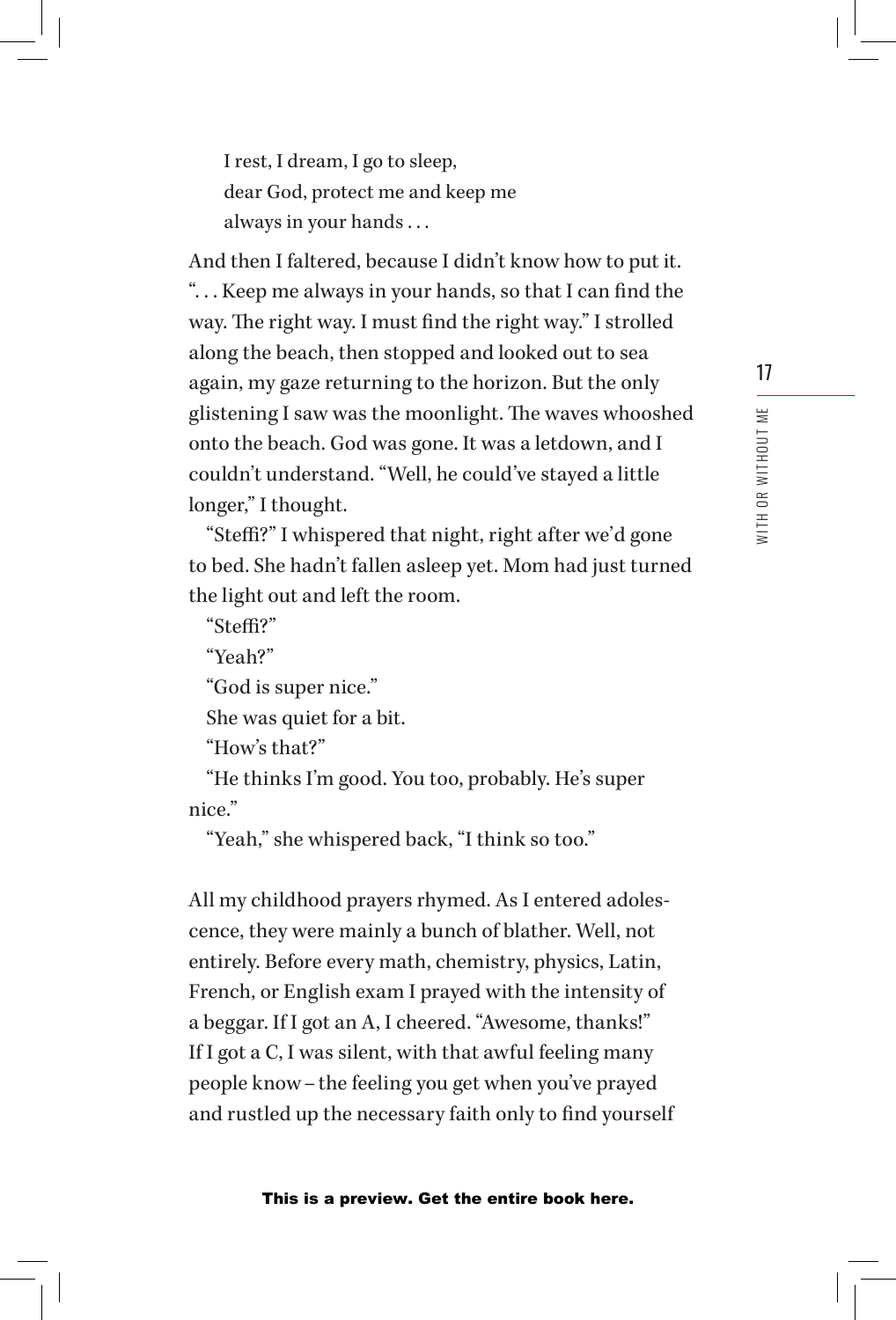facing the opposite of what you'd asked for. At times like that I either thought, "Well, you didn't study hard enough. That's what you get. God wants you to give it your best, and a blow like this should make you smarter." Or, "What? Damn it."

It was at this age, around thirteen or fourteen, that I slowly began growing apart from God. It was simply a separation. No waving, no goodbyes.

It was as if we were at the airport, standing on one of those moving walkways. We were looking at each other, and then we were carried off in opposite directions. Without a word.

The more sermons I heard, the more I got the feeling that I could no longer live and act according to his expectations– and that we no longer had that much in common.

This feeling was only exacerbated by the crazy claims and excessive expectations of some sermons. Some struck me as the recitations of tightrope walkers, so high and lofty, set in such a politically charged world, going on about Africa and foreign relations, that as a teen I thought: I can't do anything about all that. God doesn't need me. It's not that I was shrugging my shoulders. It was just utter helplessness. And it was supported by generalizations and commonplace phrases that I found nutty, and that I eventually grew sick and tired of. Someone would say, "We mustn't look away, we must get involved." And I'd think: How long do I have to gawk at the TV, how long am I supposed to stare at the pictures in the newspaper, before nobody can accuse me of looking away? And just how am I supposed to get involved?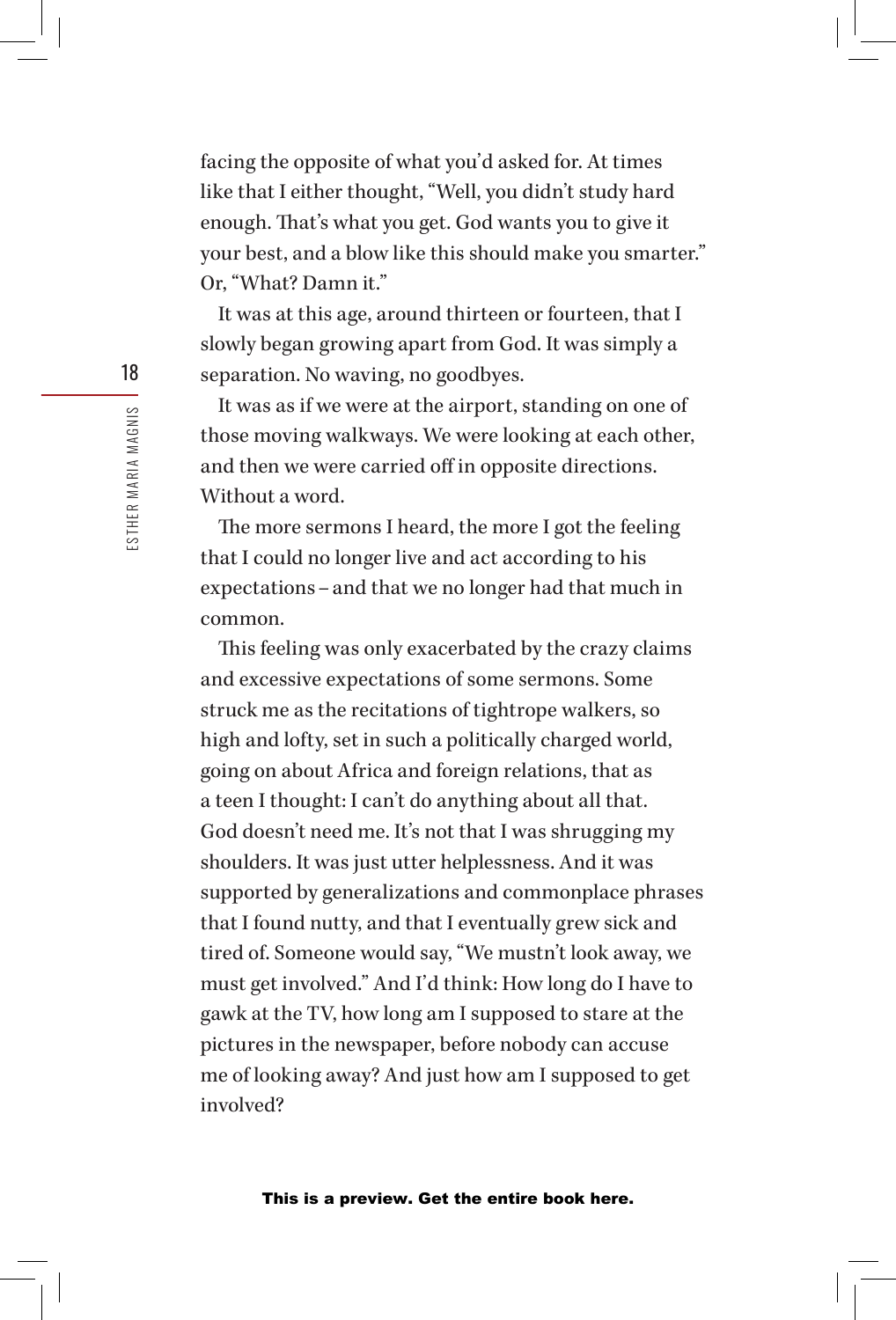The same phrases could be heard both inside and outside the church. I don't know who was trying to outdo whom. I remember once in school, we were supposed to protest the Gulf War, and "get involved." I didn't. I went home and asked Dad where Iraq was, and what was going on there. They'd neglected to cover that in school.

In church, depending on the priest and the sermon, God seemed to be someone who wanted the world to take on a specific shape. Listening to one priest, I got the feeling that the kingdom of heaven would dawn only if and when everything went back to being as it was in his youth in the Harz mountains, in the seventies. Listening to another priest– or was it a pastor in the Protestant church?– I got the feeling that God's will seemed to be, mostly, that the conservative Christian Democratic Union be voted out. Still another railed against greed. Even that struck me as stupid. Not in itself. It was more that every time I'd sit through Mass, watching the congregational leader nod, I'd wonder, "If everyone here thinks the same about everything already, why do they all have to come back here every Sunday to have it fed to them again?"

The feeling I was grappling with was not humility. Humility is a wonderful feeling. You can be humbled by things that are larger and more beautiful than you, things you gladly fall silent before, things you're happy merely to be in the presence of.

This wasn't humility. All the things that God apparently wanted from me were impossible. After all, it's not as if I had Chancellor Kohl's telephone number.

And I held it against the church. I took offense at the idea that I was supposed to be like your typical ecoactivist high school teacher, or like a buttoned-down kid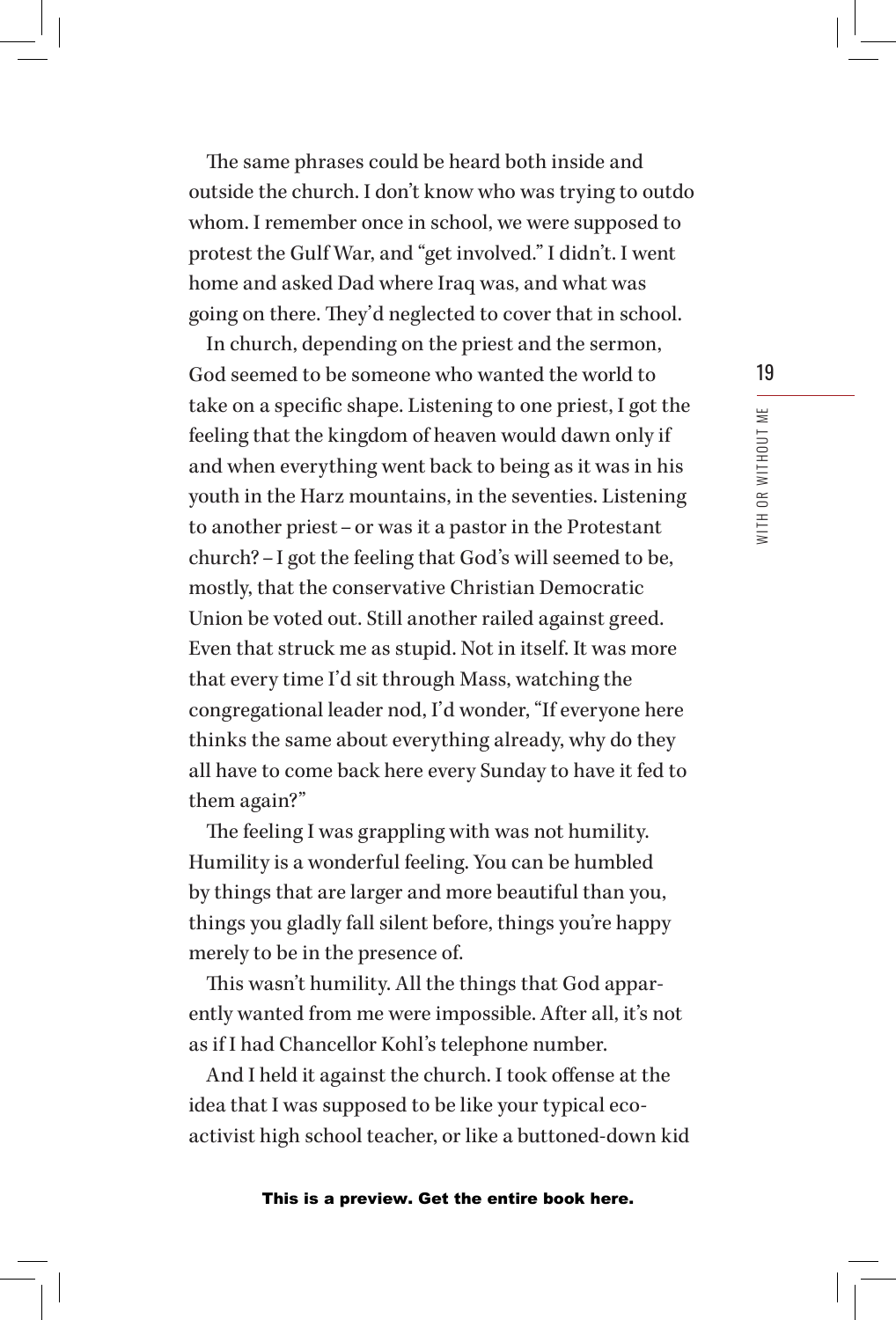from back in the seventies who giggles at phrases like "making out" and who thinks singing "Kumbaya" around youth-group campfires is super-rebellious.

My encounter with God hadn't been that. I still had no idea what he wanted, but I was interested in him; somehow something bound me to him. His divineness. His reality. But a lot of what I'd heard about him had turned him into a stuck-up moralizer who, just for fun, had come up with the idea that people should go to church every Sunday. Why? No idea! It's just what you do. More and more, my relationship to God began to resemble a worn-out, rubbery old piece of chewing gum that had been chomped on for too long.

I knew you should love your neighbor. I also knew the question: "But who is our neighbor, dear congregation? Who is our neighbor? It is the outcast, the beggar, the leper, the prostitute . . ."

But I hadn't, not even once in my entire life, seen a prostitute. A beggar, sure, but not in my hometown. And leprosy? I didn't know anyone who had that. Such neighbors seemed far away indeed. That might be practical for people who are accustomed to the idea that God doesn't have anything to do with their daily lives. But for me, as a teenager, it wasn't. I hoped and intuited that God belonged to this world here. I wanted him to like me, because I liked him, because I found him important. But, in all honesty, somehow, by the age of fourteen, I had also come to understand that it's good to be nice to my actual neighbors as well. To my classmates and friends when they're struggling; to comfort and help them, if I could. I really didn't need to go to church every Sunday to be reminded of that.

This is a preview. Get the entire book here.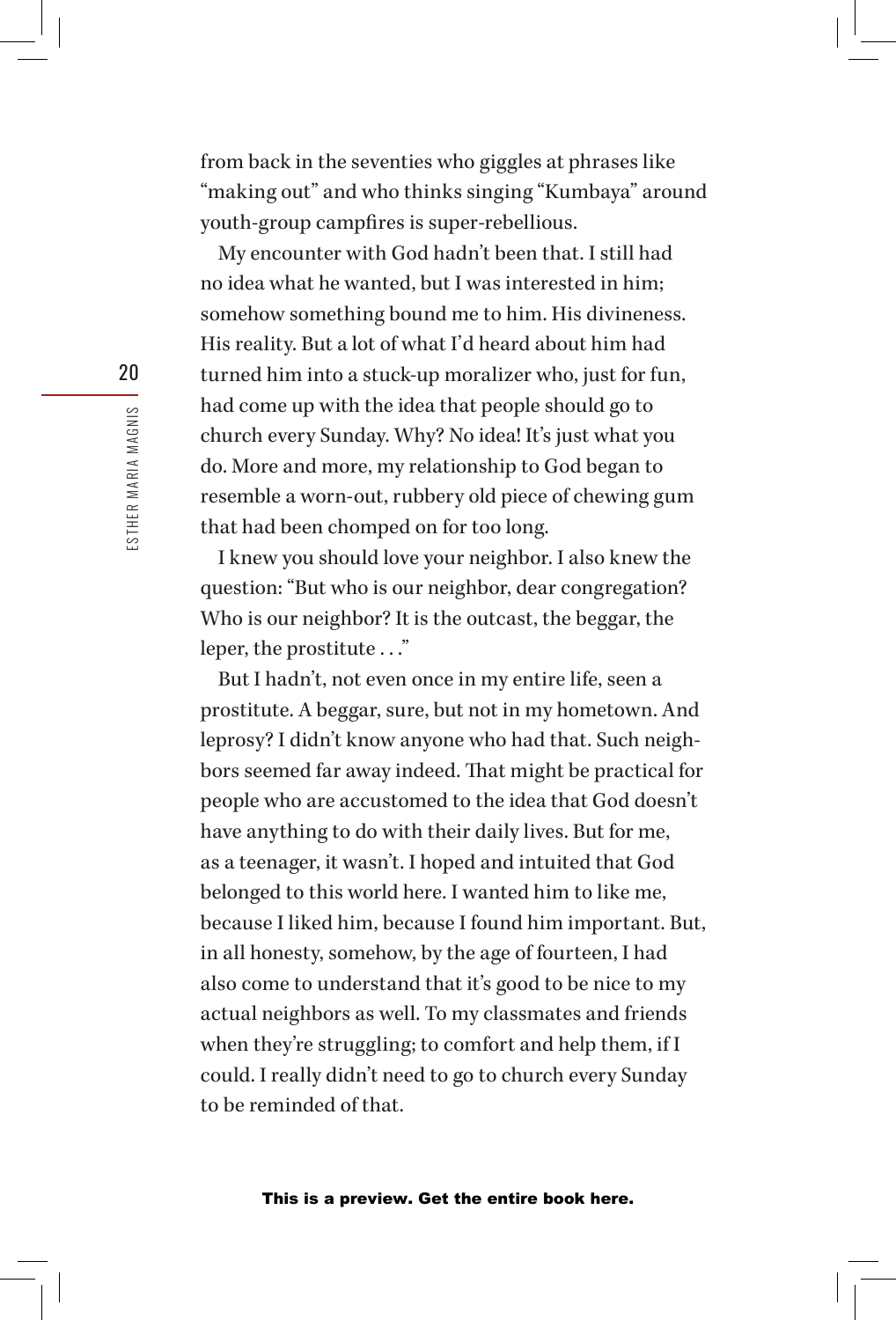And since everything I heard said in such sermons could also be heard on all the talk shows and everywhere else – sometimes in different words, but usually the same formulations– the notion that maybe going to Sunday Mass was utterly superfluous began sneaking into my mind, little by little. The world had enough morals. They were constantly flung at us, from all directions. That we should show consideration to minorities and take care of the weak, and that politicians are bad people. For that, you didn't really need to go to Mass – the young atheists in my class were right about that. "You can be a perfectly good person without believing in God." True. Just like you could also be an annoying moralizer without going to church.

On TV you could watch women with heavy blue eye shadow and enormous earrings jangling next to hair that was long on one side and undercut on the other, yelling at each about how "this system is wrecking the earth, humans are the destroyers, down with TetraPak!" And you could go to a sermon and hear exactly the same thing.

And so I was often astonished at how such huge swaths of society went out of their way to draw a line between themselves and the church. I found that there was just one tiny step separating the Christians I knew from everyone else. They all wanted to save the environment. They all wanted to be tolerant toward other religions, though also to see a little less of the pope. They all wanted church to be a little more relaxed; it all came back to our common "humanity," and so on. Even the images hanging in the showcases in the lobby of our little church looked exactly like the ones from UNESCO and similar organizations: a big globe ringed by children of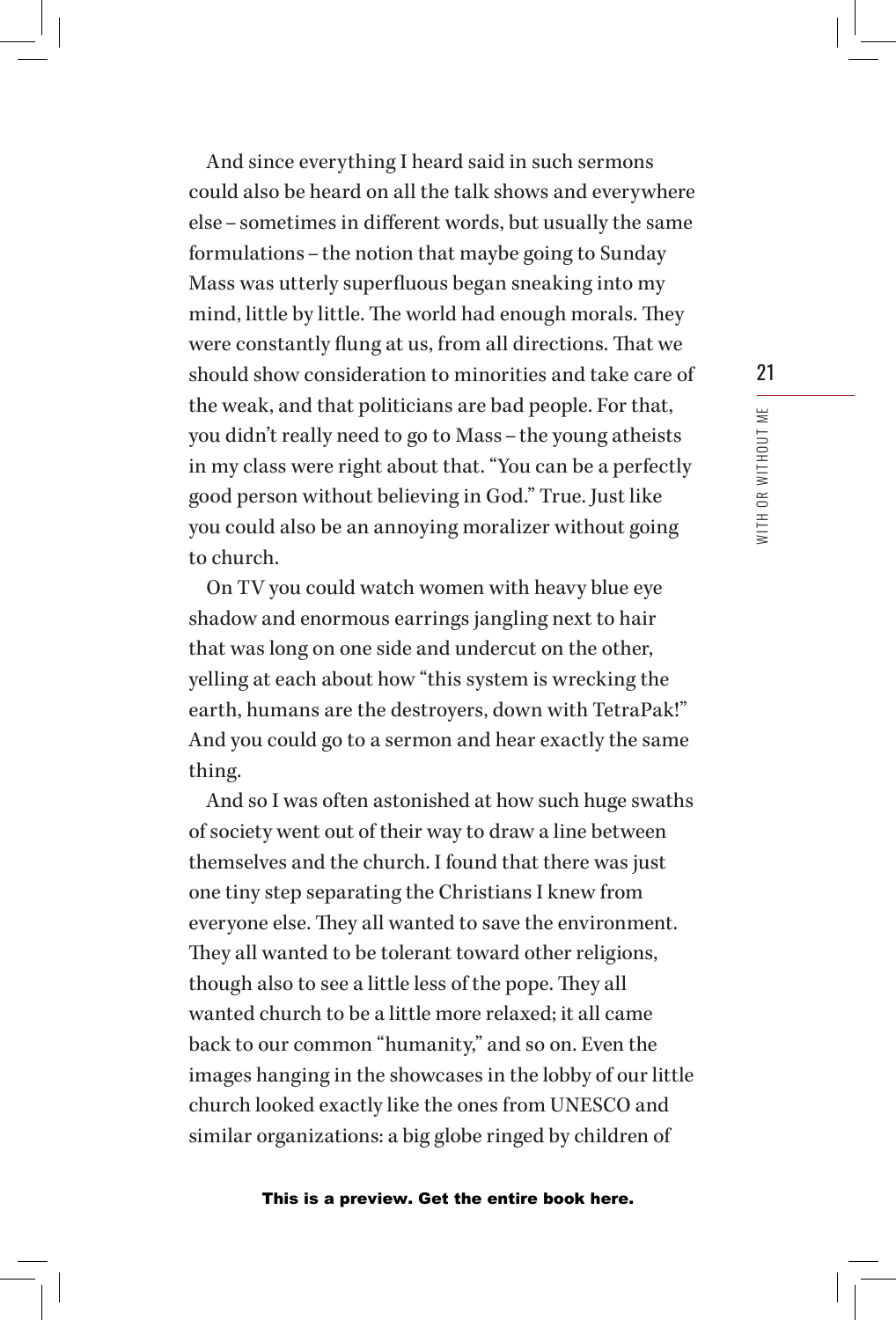all different skin colors holding hands, nice and colorful. Images like that were popular everywhere back then.

"Paint peace." That's how I painted it. "Portray love." That's how I painted it. "Today we'll explore reconciliation." That's how I painted it. It worked out great, as long as the teachers were always different and as long as we were asked to paint, not to debate. I muddled my way through these pictures in various classes and always got an A. By then I knew that no teacher could possibly resist an image like that: they presumed it portrayed what we kids yearned for. Whereas I presumed it portrayed what my teacher yearned for. Final grade: A. Thanks.

The only thing that made the church different from society at large, as I saw it then, was that the church believed that Jesus was very important. But even there, the more that Catholic and Protestant descriptions of him swirled around in my head, the more I lost interest.

I had plenty of other friends. As a fourteen-year-old, I really didn't need another – certainly not an invisible one, much less one who looked like a Middle Eastern pacifist in sandals and a long beard who, I figured, couldn't possibly take much of an interest in me, since I was neither a prostitute nor a tax collector. Plus, we had a Mercedes I was sure wouldn't fit through the eye of a needle. The more low-threshold the version of Jesus was that we were being offered, the less my friends and I could relate to him. You might as well just file him right next to Gandhi under the category "guys who were all right."

And when I heard the general intercessions during Mass, provided I could understand them – they were often recited by children who couldn't really read yet, or had a heavy lisp, or were unable to decipher words like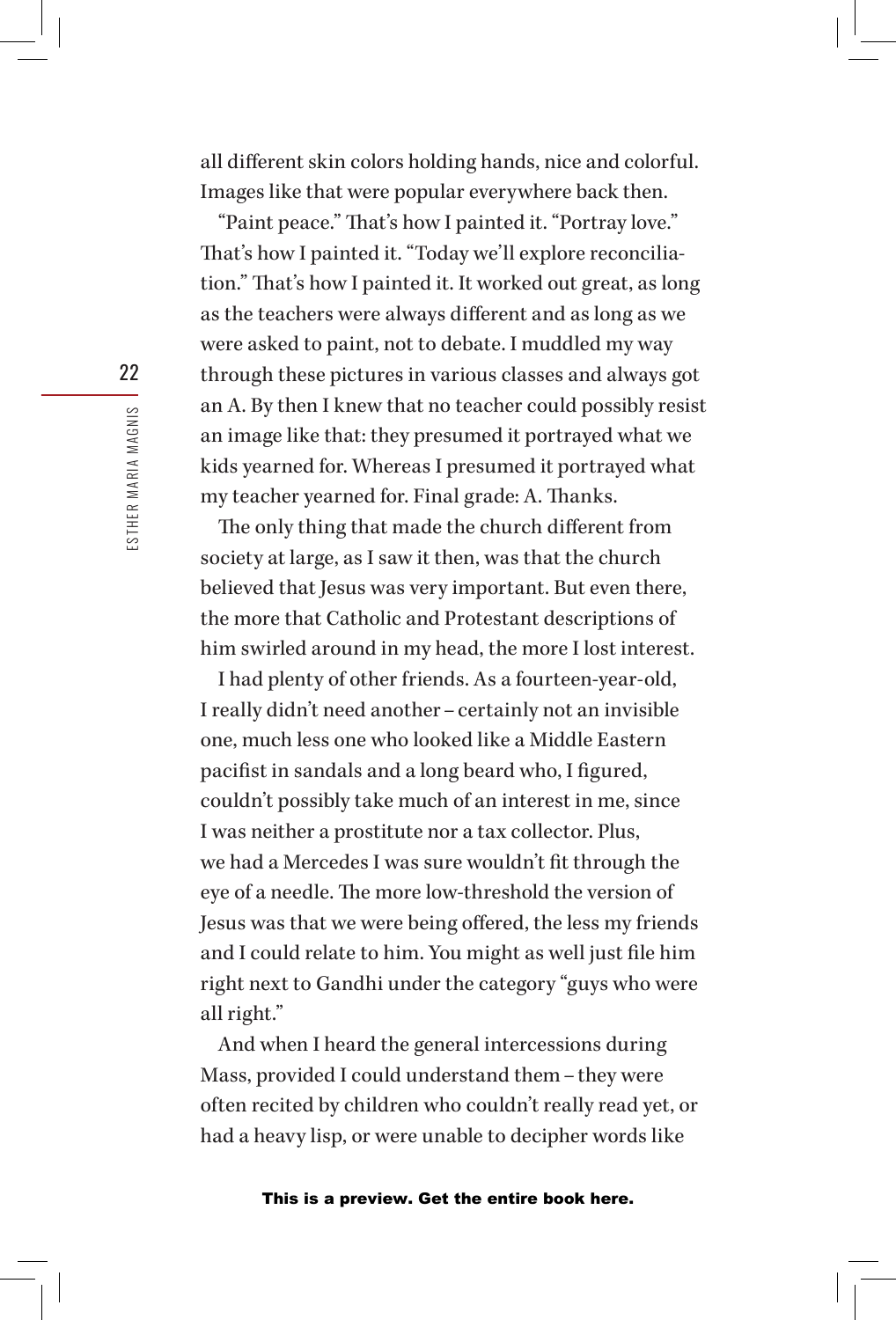"Chechnya," or were simply too short to reach the mic – I increasingly noted that even the church itself didn't really have much confidence in Jesus.

"Lord, in your goodness: many are ailing; send people to their bedsides, who will bring them a comforting word." I wasn't totally stupid back then. I knew that this intercession, fully formulated, went on like this: "We're not asking you to do the impossible. Since you usually don't do much of anything, and so as not to wear out the stories of miracles performed by Jesus, maybe you could just send some nice people to the bedsides of the sick. It's pretty much a request you can't refuse, and no one will accuse us of spreading hope where there is none – we're just holding down the fort. You need us. Because we can do something, and you can't."

I remember one of the grotesque songs we had to sing. It went something like this: "God needs your arms, because he has none. He needs your hands, so he can take action. Tra-la-la, shoo-be-shoo-be-doo, oh yeah." It made sense to me at the time; at least it was totally reasonable to think like that. But God grew increasingly smaller. And I was more and more astounded that the world and the church couldn't stand one another. When it came to believing, the bar really wasn't so high anymore.

There was just one point that I could have identified back then on which the church and the world took starkly different positions: guilt and sin. Take the word "sin." People hated it, or found it laughable. Before my first communion, as I prepared for my first confession, some of my friends' parents even made fun of the idea: "What sort of evil can such a young child have committed?" the mother of one of my girlfriends wondered. I solemnly

#### This is a preview. Get the entire book here.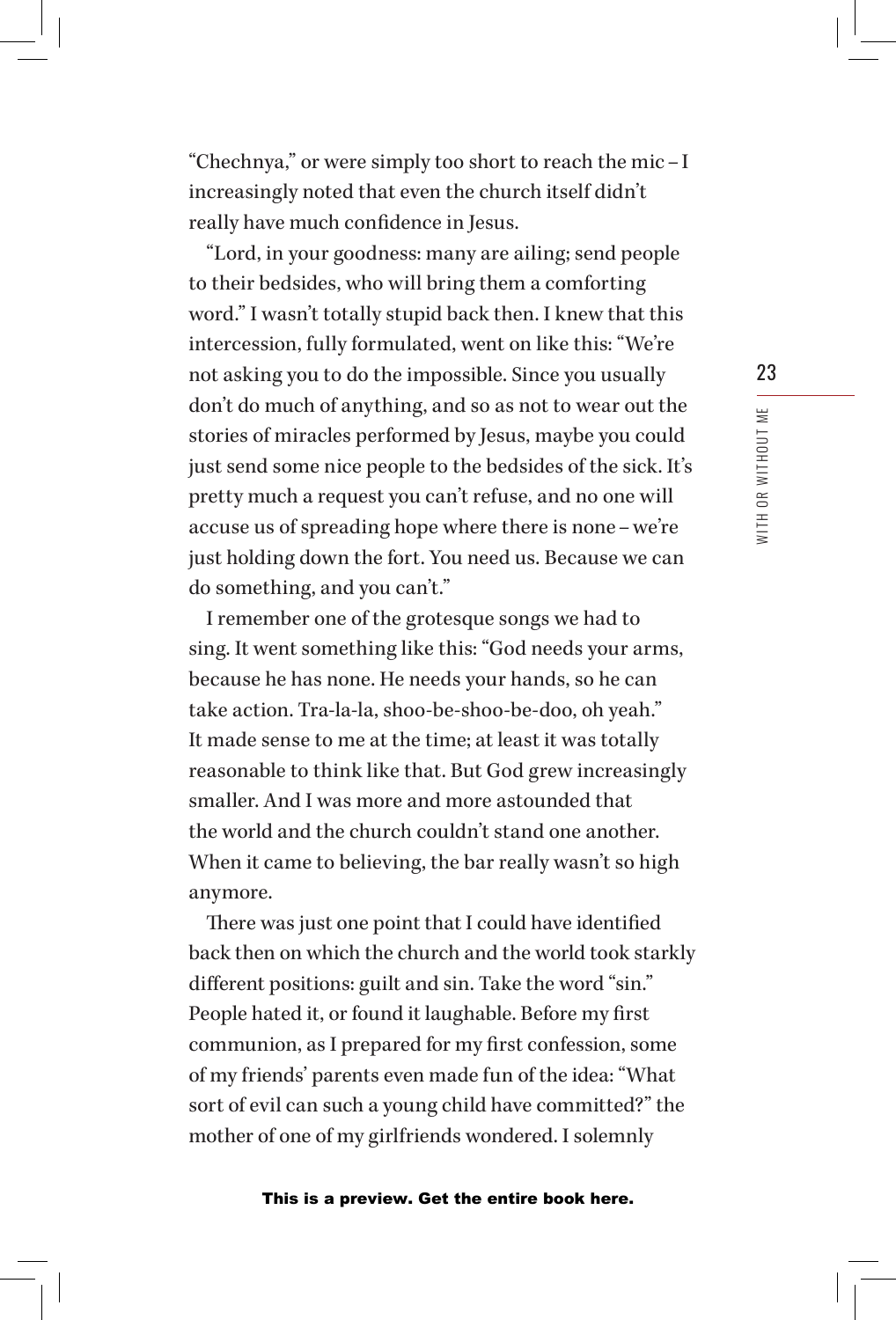nodded, while remembering, for a second, the frog I'd once tried to squeeze into a toy car even though it was obviously too tight a fit; and the little girl my sister and I had once dangled out of the attic window, just because we knew she'd wail and then we could console her and take care of her like a real mother would.

Or guilt: people were always sensitive about that. I'd heard it said that guilt was what was used to control the masses during the Middle Ages. And before the Middle Ages people were especially afraid, because it was "so dark," as we'd all learned from Ken Follett. So people accused the church of playing games with guilt.

Meanwhile I heard it said on TV and in school that people are influenced by their environment, and that there is actually no such thing as guilt, in and of itself. That people had invented the idea in order to fill the confessionals. "How hypocritical of the church," I'd heard. And sometimes I thought, "how hypocritical," too.

The real problem, of course, was bad genes and bad childhoods. Or so people said. And the fact that oldfashioned notions of guilt were still in circulation, and that people were still looking for scapegoats – well, there again, people said, the church was actually the guilty party.

But church and society were of one mind above all regarding their chief concern: correct behavior. The church's opinions were always explained and justified by interpretations of the word of Jesus. Those of society - I don't know– by values, which were around here somewhere, since someone had written them down once. I lost my sense of what God wanted of me in life, beyond traffic laws and all other basic laws, social action, and a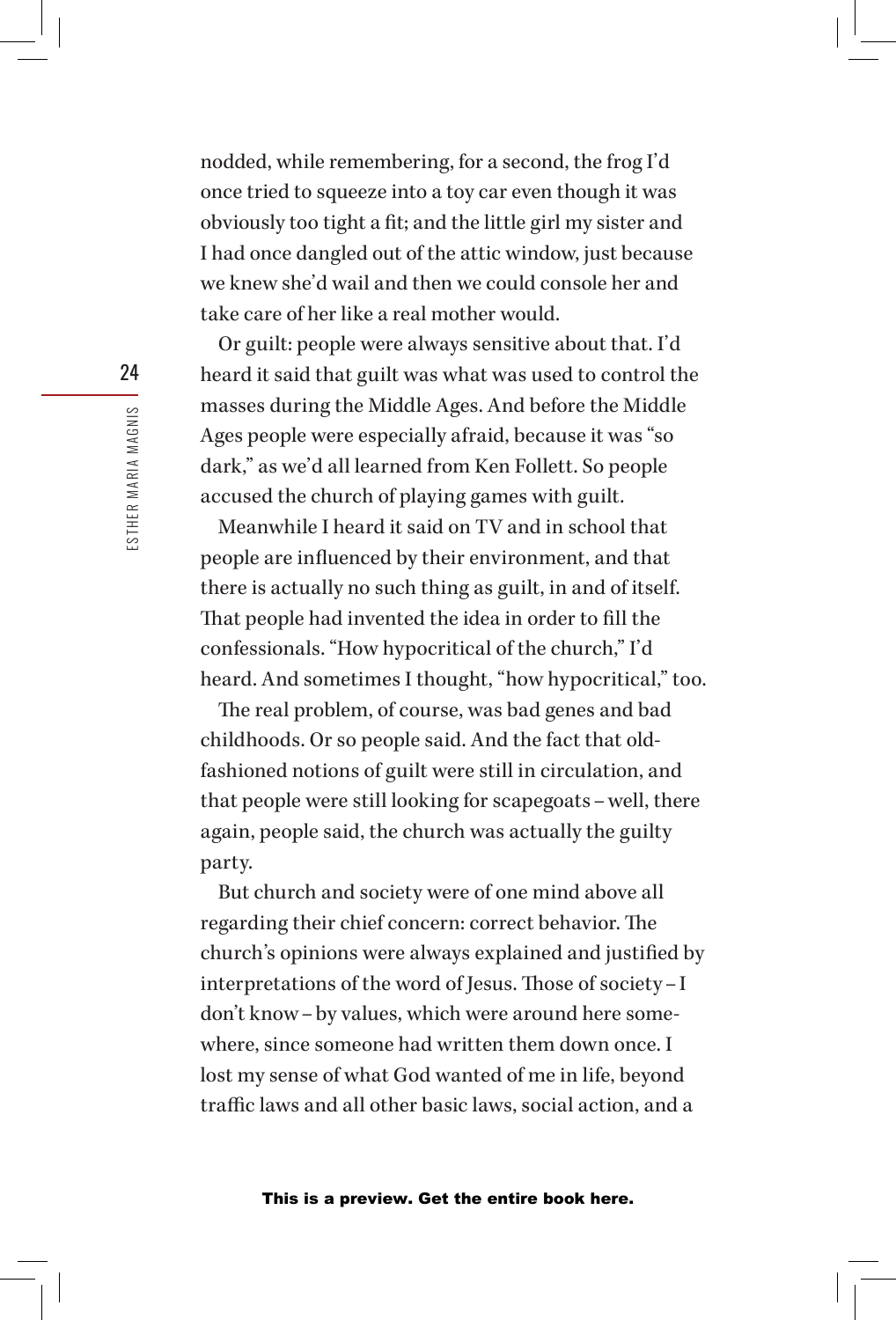heart and soul that aren't totally screwed up. Sometimes I still prayed to God. I held still, and listened.

Sometimes I sat in my little pink room, alone on my bed. Next door, Dad was napping; Mom was down in the kitchen. I could hear pots clattering, and Steffi on the phone, and my thoughts would turn into a prayer. It would stem from these sounds, it would resonate. It was rare, but sometimes the world even seemed to come to a halt, to turn off for a moment, and an unbridled, perfect, consummate "yes" would express its agreement, even though I wasn't doing or saying anything. I was just sitting on my bed. A plain and simple yes. But if I'm honest, no matter how nice I found that to be, in the long run, it was too little. Because God didn't want sanctimonious prayers, he wanted actions, as I had learned.

This attitude infected my faith.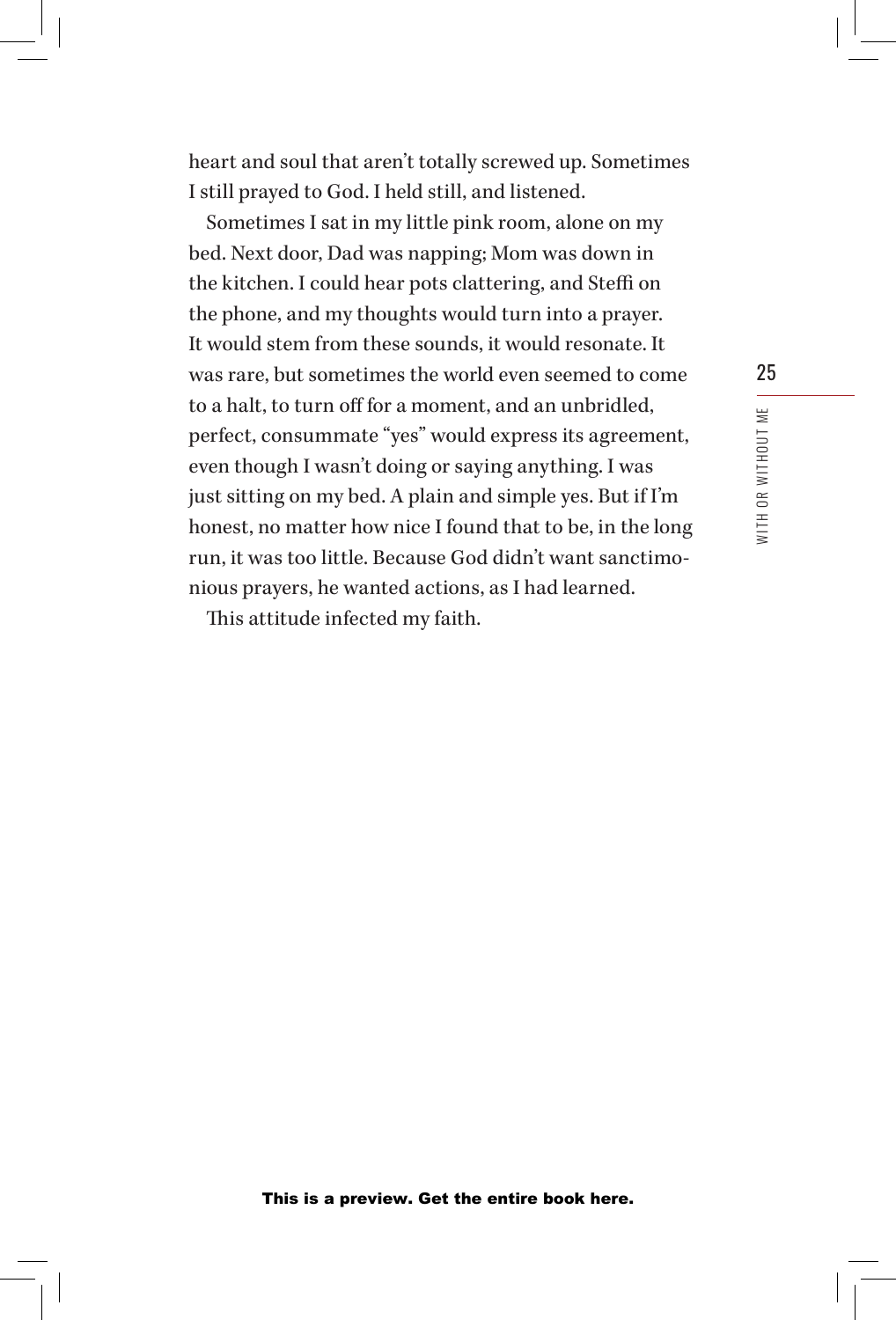### $\overline{3}$

#### **Empty plates lay in front of us.**

"Children . . ." Dad didn't look at us – if he did, it was only for a second, so as to keep his gaze from meeting ours and dragging us down into the abyss opening up just behind his eyes. It was midday, and we were seated at a round table in the room next to the living room, which was all decked out for Christmas. I was fifteen.

The oldest furniture in the whole house was in this room. It even still had an old hatch in the wall, for the dumbwaiter that connected the former kitchen and the cellar. The world outside was as quiet as always on Christmas Day, when everyone stays indoors with their families. I sat on the other side of the table, with my back to the bay where a bunch of black-and-white pictures of my great-uncles and great-aunts hung on the wall, as well as big round paintings of my great-grandmother smiling next to her husband and my somewhat sterner looking great-great-grandparents. To my left sat Johannes, near the curtained entryway to the living room. Steffi sat to my right. Mom had set a tureen of soup on the table, then silently sat down next to Dad. He looked almost bug-eyed.

"Children . . ." Another three seconds passed. "We have something really, really – we have something . . ." and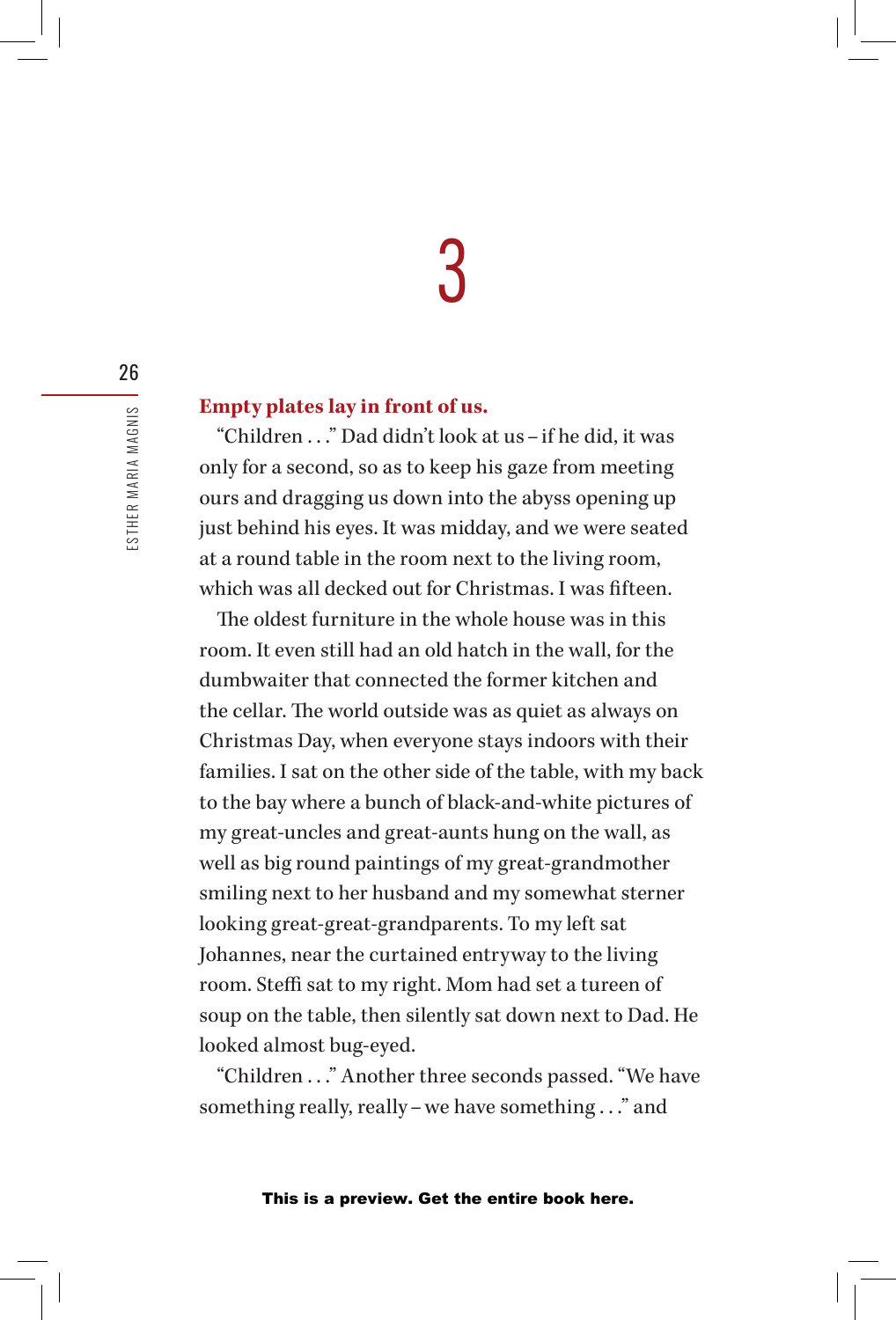then his voice choked, his eyes teared up, and we stared at him, scared. Dad never cried.

Mom took Dad's hand without looking up, and held it tight. We were frozen with fear, and I stared at the parting on her bowed head, a white line between her black hair. Finally she spoke, in a quiet voice. "We have something very sad to tell you." Dad's sobs interrupted her, but then he got ahold of himself. I couldn't breathe– it seemed as though a nightmare were taking shape, growing in toward us, from every direction, and then the walls dissipated, leaving just the five of us, seated at the round table, suspended in darkness. As quickly as it had appeared, the nightmare could have retreated – the walls, floor, and ceiling could have returned and the room gone back to being a room. But then Dad said he was going to die soon. He said the doctor had given them bad news. He had cancer, it was untreatable, and nothing more could be done.

My sister let out a soft shriek. She didn't cry, but her voice was so high that it seemed to be coming from her nose, if not from between her eyes. "Then what did he say? What did the doctor say?"

"Three weeks, maybe three months," Dad said, and from twenty yards away – no, even farther, from far, far off – I heard my sister crying – no, whimpering – and my brother, equally far away, cried, and Dad too –and inside me a stone rose from the pit of my stomach into my throat, the stone that had just been punched into my stomach, as if I weren't a girl but a guy with a knife whom you had to punch like that, as if I didn't have a soft belly and would never have gotten into a fistfight, as if I were a trained fighter who would recover from a blow like that in a few of days, as if it wouldn't tear me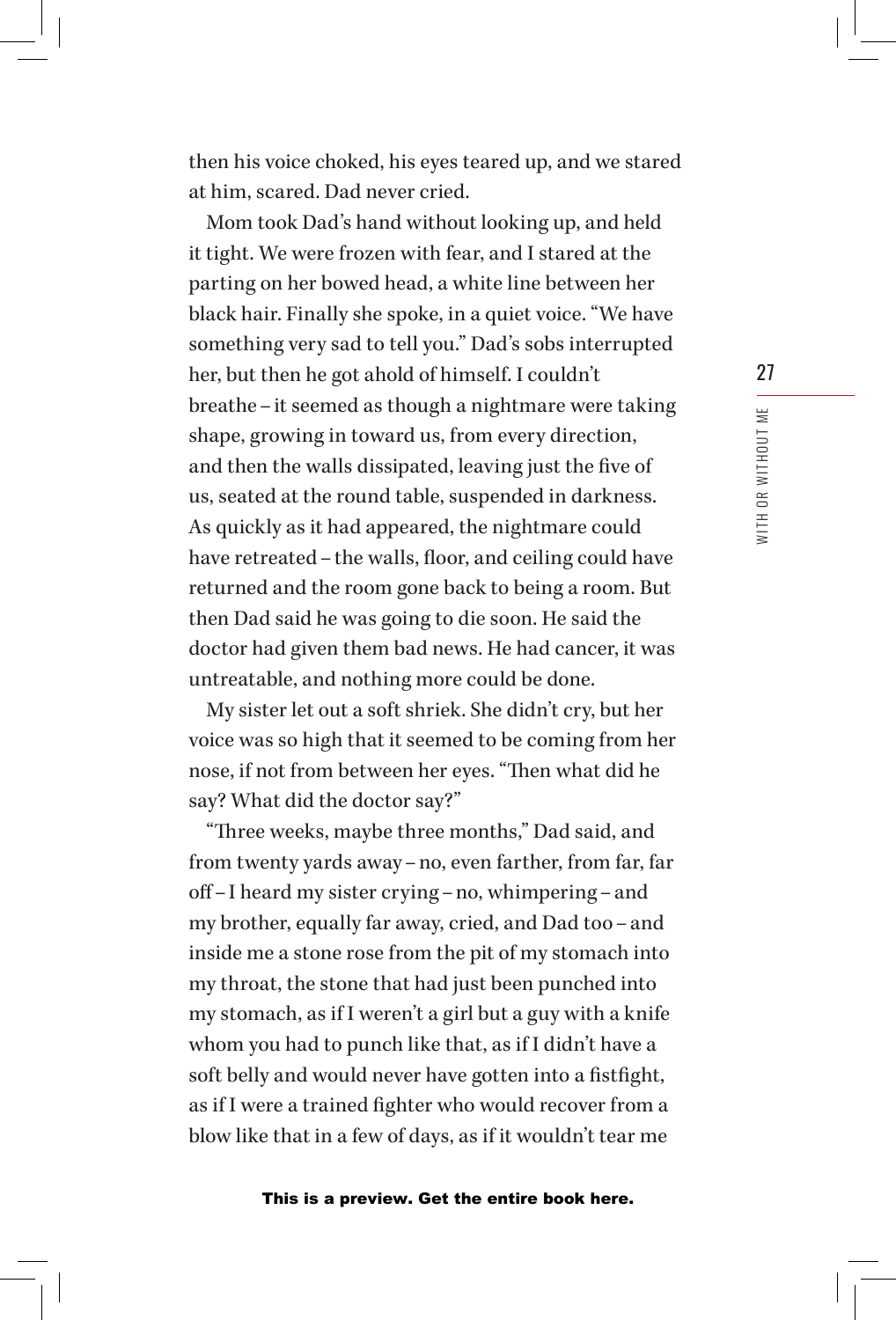apart, as if the fist were mistaken and had hit the wrong person, since surely no one could ever have meant to punch a child so hard they'd puke.

"But I don't believe it," the stone in my throat banged out, and my eyes spat out a few tears, and I took another breath. My body had to recover. It was like it had suddenly fallen asleep, like a cramped foot, with no circulation.

All around me everyone was crying and sobbing. Mom, Steffi, Dad, Johannes – each like a kid from a different family, unknown to one another, as if someone had thrust them all together, naked, in the same room, with the door locked, and each had responded with their own special form of fear. Like kids unable to comfort one another. The empty porcelain plates shone bright white. I'd gotten one that didn't have any pink petals painted on it.

He'd fight for us, Dad said, his head between his hands, and then he looked straight up at me, his face all red and wet with tears, his nose dripping, his teeth clenched, and one hand balled up in a fist. "I'll fight this damn cancer," and he nearly spit out the word "fight." "I promise you, I swear, I'll do anything to stay here with you," he said, and as he did so, he looked at me as if he were tearfully asking my forgiveness.

Dad's father had died when he was seventeen. He knew far better than we kids the horror he'd be fighting against for us.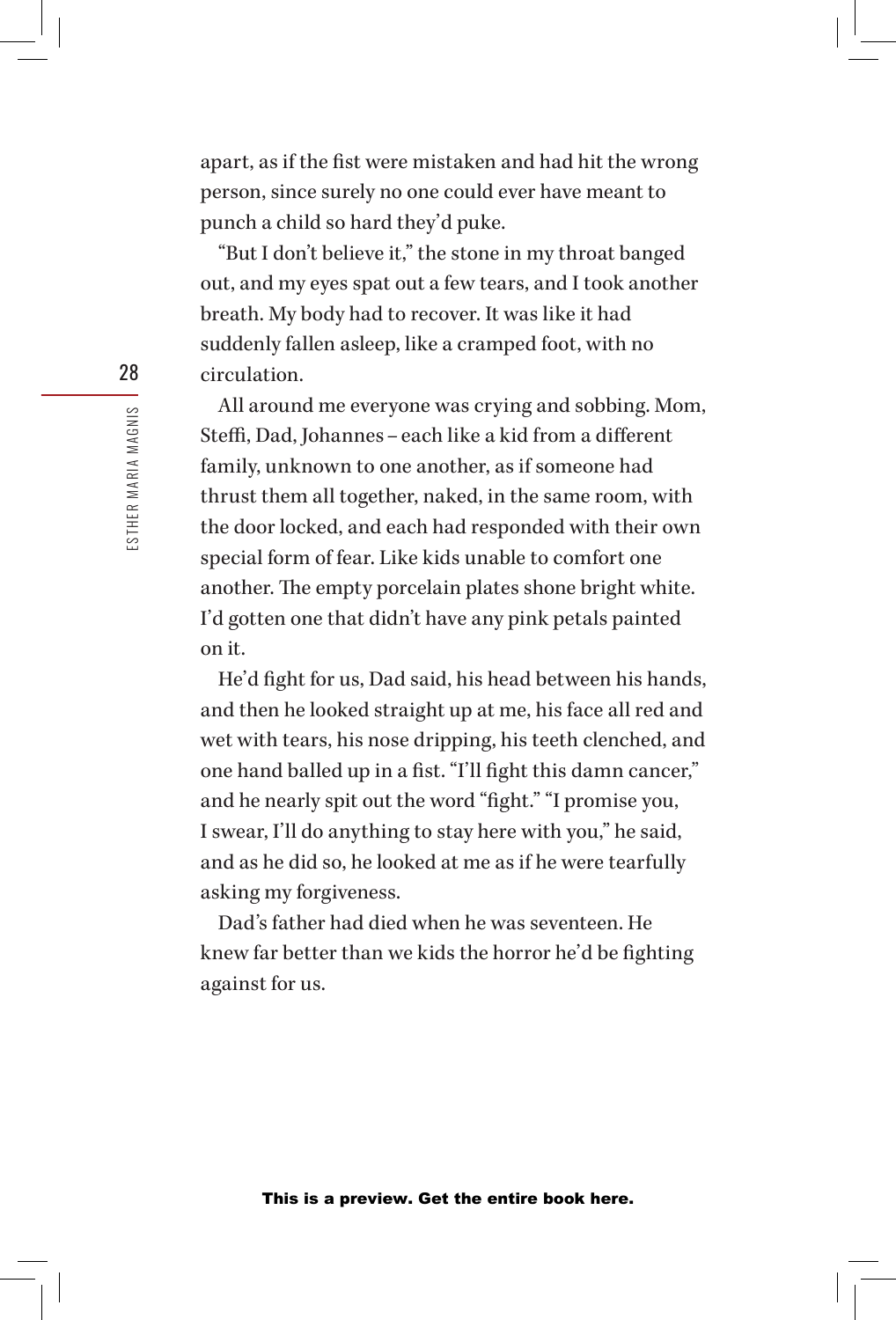### $\overline{4}$

**My memory only picks up** again a week or so later. Up in the mountains. I'm hiking, looking down at my boots. I can't remember any further back than that. The snow crunches under my feet, a bitter-cold wind is blowing, and the crisp, glittering crystals sting as they strike my face.

I smell the scarf covering my nose. It smells of the wardrobe it lives in all year when I'm not wearing it –of Dad's winter hat and after-shave, of Mom's leather gloves, of my brother's hair, our dog, and my sister. We're away from home. We've driven seven hours, out to our cabin in the Black Forest –my grandmother's home.

And now we're way up in the meadows. Surrounded by nothing but pastures, lying pristine and fallow, high above the villages in the valley below. Not a soul in sight. Small snowflakes whirl over the mountain ridge, and my mind is empty. I have a snapshot, taken when we reached the summit – Mom, Dad, Steffi, Johannes, and me. Who took it? I have no idea. Even then, my mind was devoid of all thought. Maybe someone just set the camera's timer. I hear the phrase "the last family portrait" in my head, and then it's all silent again. The wind blows incessantly, whistling, and you can't talk because it's so cold, and for a second you're astonished it's so blindingly bright even though you can't see the sun and it's cloudy all around,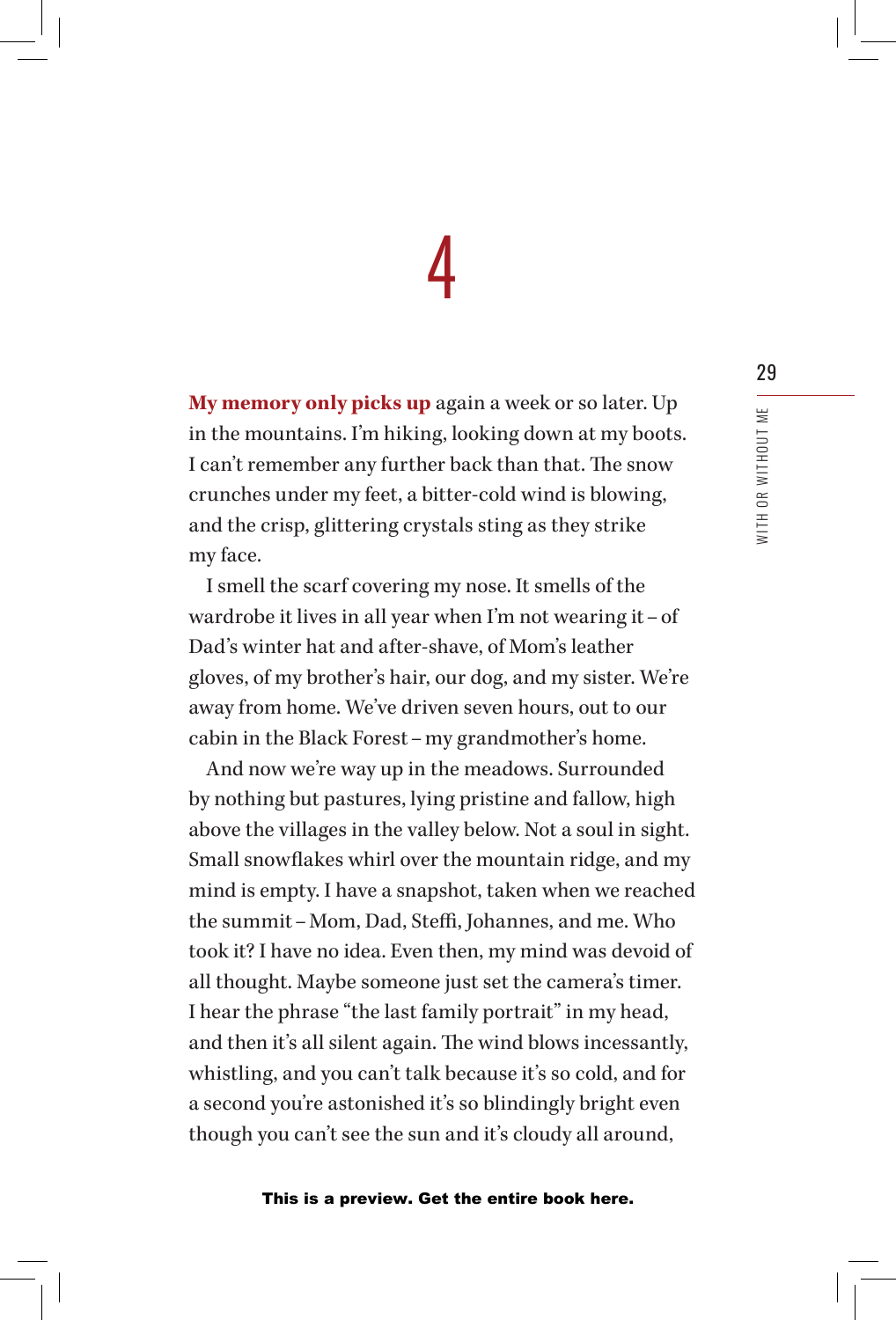and the only spots without clouds are all snowy. White mountains, white sky. We walk by three ancient, gnarled trees I've known since I was little. They're bent, as if buffeted by a gale. One side has hardly any branches, and on the other the branches look as if they're being sucked in by some invisible force. Like women with wind at their backs, parting their hair on the back of their heads, blowing it forward so it flutters horizontally around their faces.

Somewhere up there, I notice it. Somewhere up there, while I'm walking and staring at my boots and the snow, I notice that something inside me is thinking of God. And has been for a long time already – the entire time. Except that my mind is empty.